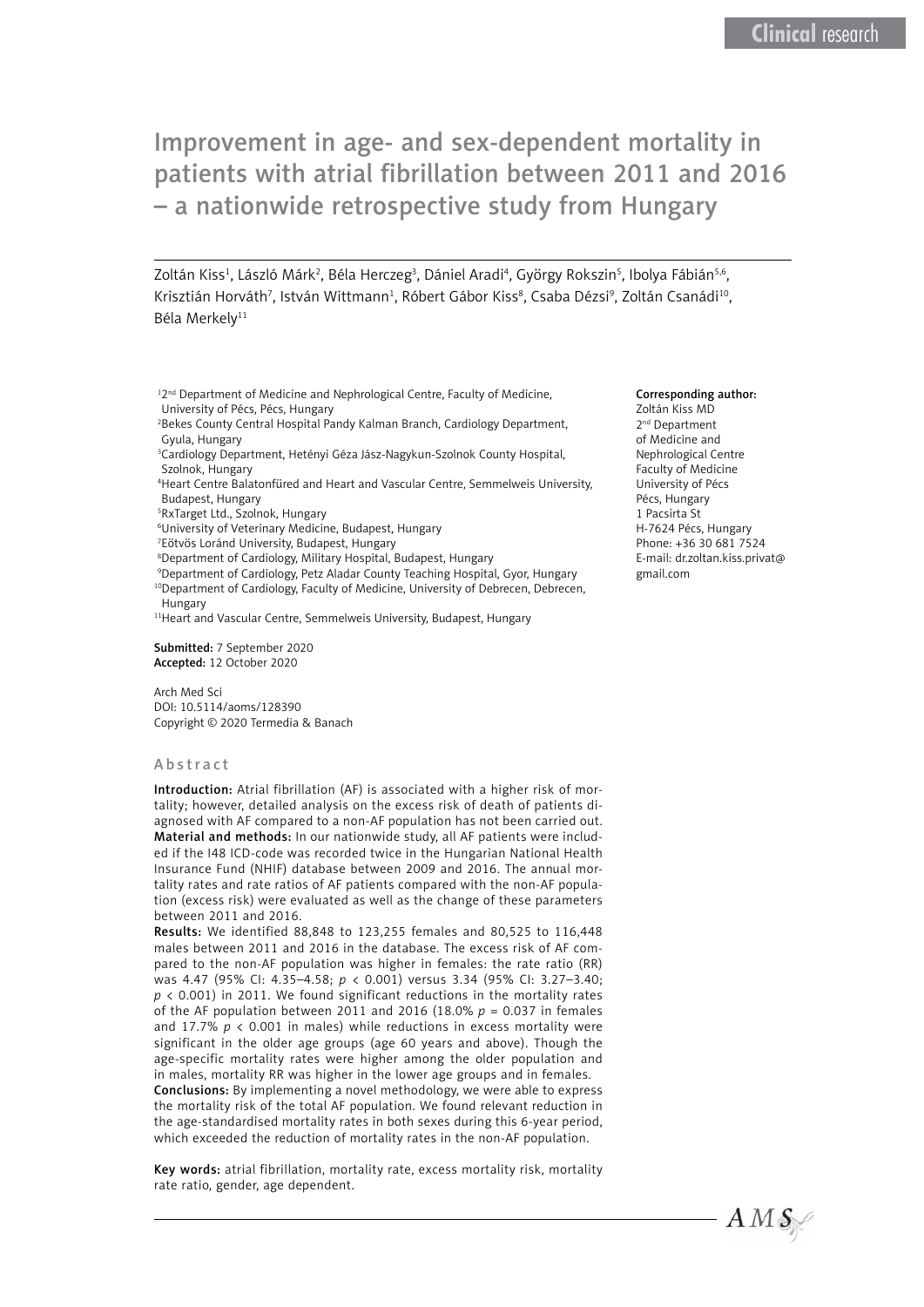## Introduction

The prevalence of non-valvular atrial fibrillation (AF) is increasing worldwide [1], especially among older people. The increase in the last decades may be due to the ageing of the population, the improved ability to diagnose AF, and the availability of more efficient treatment options [2]. The prevalence of AF varies by age and sex and it is higher among older adults [3]. In several long-term, population-based studies, atrial fibrillation was associated with a higher risk of mortality [4, 5]. In a 20 year follow-up study, the excess risk of mortality was 2.2 for women and 1.5 for men [6], while in the FRAMINGHAM study these figures were 1.5 for men and 1.9 for women [7]. Higher cardiovascular mortality risk in women was confirmed by the Copenhagen City Heart Study, in which the independent effect of AF on the cardiovascular mortality rate was shown to be 2.5-fold greater in women than in men (HR 4.4 vs. 2.2) [8]. According to a long-term survival analysis by Miyasaka, the increased risk appeared immediately after the diagnosis of AF (HR =  $9.62$  within the first 4 months), and consistently remained higher  $(HR = 1.66)$  compared to the age- and gender-matched general Minnesota population [9]. The above referenced studies focused only on expressing the mortality risk of newly diagnosed AF patients.

On the other hand, recent age- and gender-specific large-scale population-based data on mortality have not been available since the introduction of novel oral anticoagulants for stroke prevention; besides, studies, expressing the mortality risk of the entire AF population (including newly and earlier diagnosed AF patients) are rare.

Therefore, the goal of our nationwide retrospective database study was to evaluate the ageand gender-specific mortality rates and excess mortality in non-valvular atrial fibrillation among patients diagnosed in Hungary between 2011 and 2016 in comparison to the non-AF population, and to measure the changes in standardised mortality rates as well as in excess mortality (rate ratios).

### Material and methods

Data for our nationwide, longitudinal study were obtained from the Hungarian National Health Insurance Fund (NHIF) database, which included (almost 100%) data from hospitals, and outpatient and prescription activity of the Hungarian population in the past two decades. All patients diagnosed with non-valvular AF between  $1<sup>st</sup>$  January 2009 and 31 $<sup>st</sup>$  December 2016 were</sup> included in the study if they were given at least two ICD-10 I48 codes during a period more than 30 days but less than or equal to 365 days. The

repetitions of AF-related ICD-10 codes were applied in order to minimise the impact of rule-out diagnoses and to improve the specificity of our definition of AF in accordance with previous studies, such as that of Piccini *et al.* [10]. Patients with a history of valvular aortic or mitral heart disease in the study period were excluded (ICD-10 codes: I05, I3420). The date of diagnosis was defined as the date of the first ICD I48 record. Patients with only one occurrence of the I48 ICD code were also included in our analysis if they died within 60 days of the onset of the disease. The 6-year study period lasted from 1<sup>st</sup> January 2011 to 31<sup>st</sup> December 2016, with a two-year prior screening period.

The Codes of the International Classification of Diseases (ICD) 10<sup>th</sup> Revision were used to describe previous and ongoing medical conditions; detailed definitions of each comorbidity are shown in Supplementary Table SI. We used the  $\text{CHA}_{2} \text{DS}_{2} \text{-VASC}$ score for risk stratification, by evaluating the incidence of the given comorbidities described also in Supplementary Table SI.

The number of non-valvular AF patients was determined using the annual number of AF patients who were alive on  $1<sup>st</sup>$  January of the given year. Patients newly diagnosed in the given year were also included in the annual prevalence. Annual prevalence was expressed as crude numbers (n); in addition, we calculated the prevalence rate as percentage (%) in the total population (based on annual mid-year population estimates from the Central Statistics Office (CSO)). (Age-standardised prevalence per 1000 person-years was also calculated by gender using the cohort weights from European Standard Population, 2013 [11] presented in Supplementary Table SII).

We evaluated mortality data in the identified AF population and those in subjects with non-AF. The number of patients with AF who died from 1<sup>st</sup> January to 31<sup>st</sup> December was counted as the number of deaths in the AF group for each year. The number of non-AF population was established by subtraction of number of AF patients from total population. The annual number of deceased patients with non-AF was determined using the same method (subtraction of death among people with AF from national data). Verifications of death were obtained from the Hungarian Central Statistical Office. Annual age- and gender-specific data (numbers) of patients with AF from 2011 to 2016 are detailed in Supplementary Table SIII.

Annual all-cause mortality rates were calculated in AF and non-AF populations. We presented annual all-cause mortality rates as rate per 1000 AF or rate per 1000 non-AF subjects. First, we evaluated pooled mortality rates (males, females), then we divided subjects into age-groups, and mortality rates of males and females were anal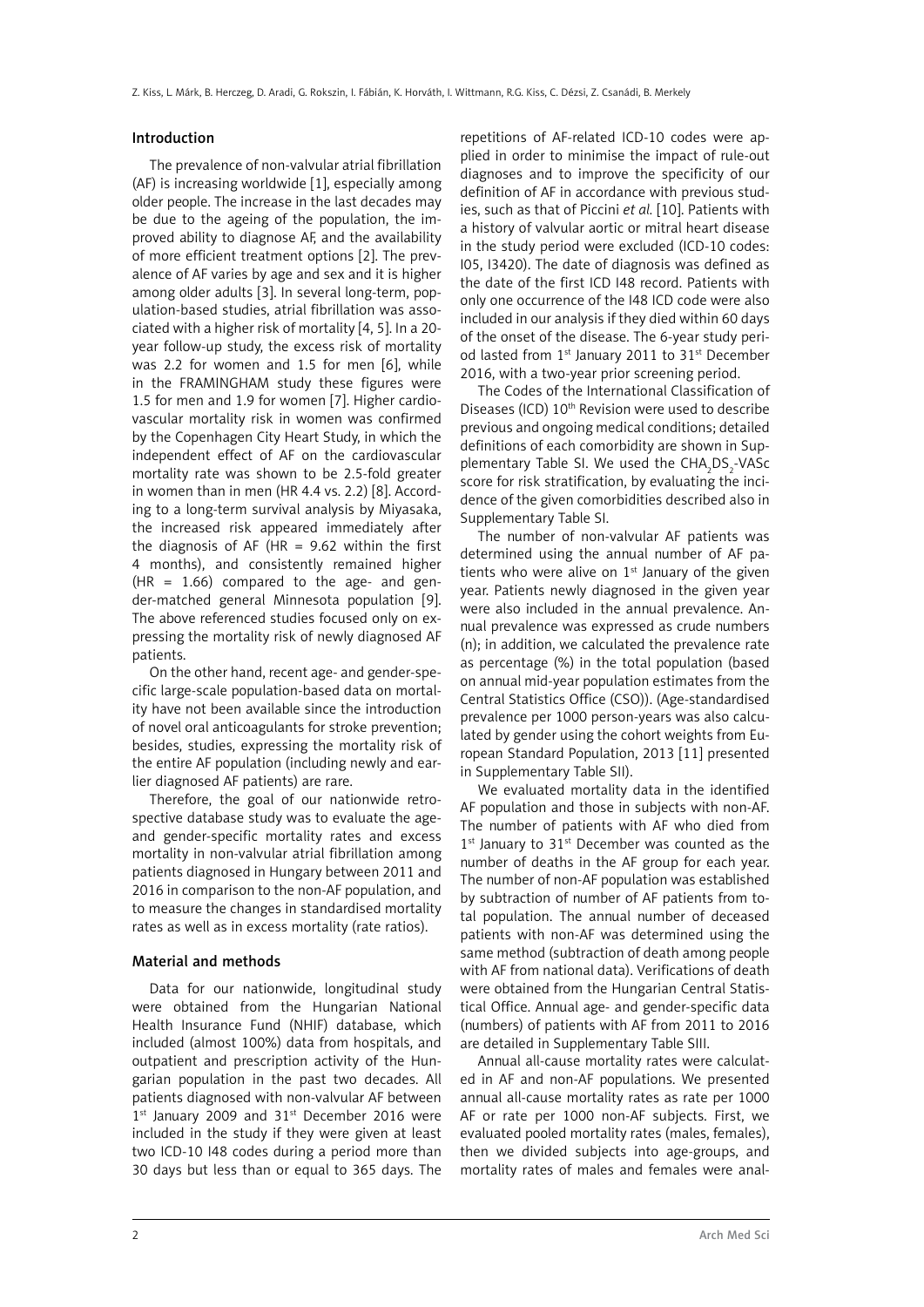ysed separately. While in the separate age groups we used unadjusted mortality data; in pooled analyses we employed age-adjusted values using the 2013 European Standard Population [11]. In this way, we report standardised mortality rates for pooled level.

For expression of excess risk, we calculated the mortality rate ratio of AF patients compared to the non-AF population in Hungary by sex and age group between 2011 and 2016. The confidence intervals were calculated according to Altman, 1991 [12]. Again, in the separate age groups we presented unadjusted data whereas we used age-adjusted values in pooled analyses, enabling us to report standardised mortality ratios (excess risk) at pooled level.

As a last step, we analysed changes in mortality rates and separately in rate ratios over time from 2011 to 2016 in two parts:

- 1) We calculated the change of mortality rates within the AF population by age cohorts and by sex. Total changes between 2011 and 2016 were estimated and expressed as percentage (%) changes. Calculations for changes in mortality rates within the AF population were calculated as follows: % change = (2016 rate of AF population – 2011 rate of AF population)/2011 rate of AF population; a negative percentage change indicates a decline in mortality rate between 2011 and 2016.
- 2) In the second step, we also calculated changes of mortality ratios (excess mortality) within the six-year study period, as follows: % change = (2016 ratio – 2011 ratio)/2011 ratio; a negative percentage change indicates a decrease, while a positive change shows an increase in mortality ratios between 2011 and 2016.

For analysis of the changes in rates and ratios over time we used the Poisson regression model for calculation. The target variable was the mortality rate per 1000 persons rounded to a whole number, the explanatory variable was the year as a continuous variable. Comparing the mortality rate of AF patients and non-AF subjects, the group and the interaction of group and time were also included. Men and women were included into different models. Generalised linear models like Poisson regression require independent data. Otherwise the estimation of the standard errors, and in conclusion, the *p*-values may be biased. This problem can be fixed with random resampling. We were using a bootstrap method with a fixed block size of 2 and 50,000 bootstrap replicates. A *p* value < 0.05 was considered statistically significant.

We calculated trends using linear regression analyses for means (using age and  $\mathsf{CH_2ADS}_2\text{-VASC}$ score as dependent variables) and binomial logistic regression for proportions. The year was the

continuous explanatory variable. For Supplementary Tables SII and SIII, individual regression models were created for every row. The only explanatory variable was the year. Because the same people were present in different years, our data were not independent, which caused a bias of the standard errors and *p*-values. To avoid this bias, we used the bootstrap method with a fixed block size of 2 and 50,000 bootstrap replicates.

All calculations were performed with R version 3.5.2 (2018.12.20) with package boot version 1.3-20.

This study protocol was reviewed and approved by the National Health Insurance Fund (NHIF) (identification number: S04/161/2016).

# Results

The number of patients with AF increased from 169,373 to 239,703 during our study period, representing 1.70% and 2.44% of the total Hungarian population, respectively (Table I and Supplementary Table SII). The size of the population with AF increased significantly in both women and men, with an annual change of 7.2% and 7.91% (*p* < 0.001) from 2011 until 2016. The mean age of AF patients was on average five years higher in women, and it increased significantly in both genders from 74.78 ±10.00 to 75.31 ±10.33 in women and from 69.88 ±11.26 to 70.32 ±11.36 in men (*p* < 0.001 in both groups). The mean of the  $CHA<sub>2</sub>DS<sub>2</sub>$ -VASc score was also higher in females, and it increased significantly from 4.42 to 4.72 in women and from 3.06 to 3.36 in males (*p* < 0.001 in both groups).

In the study year of 2011, 13,257 female and 10,865 male AF patients died, representing 14.92% and 13.49% of the total female and male AF population, respectively. In 2016, 15,567 female and 13,624 male AF individuals died, so the crude mortality rate decreased significantly to 12.63% and 11.70% by 2016 with a –2.84% and a –2.66% mean annual change in mortality (*p*-value was 0.008 and < 0.001 in females and in males, respectively).

The age-standardised mortality rates of the AF and the non-AF populations by sex are presented in Figure 1 A and Supplementary Table SIII. The age-standardised mortality rates of males were higher than those of females and decreased from 56.27 (95% CI: 55.21–-57.33) to 46.82 (95% CI: 46.04–47.61) per 1000 person-years, showing a –3.82% mean annual decrease (95% CI:  $-6.23 - -2.21\%$ ;  $p = 0.009$ ), while the mortality rate of 46.79 for female AF patients decreased (95% CI: 45.99–47.59) to 38.27 (95% CI: 37.67–38.87) per 1000 person-years with a –3.89% mean annual change (95% CI: –8.78%  $-$  –0.19%;  $p = 0.038$ ). During the 6-year study period, the age-standardised mortality rate of the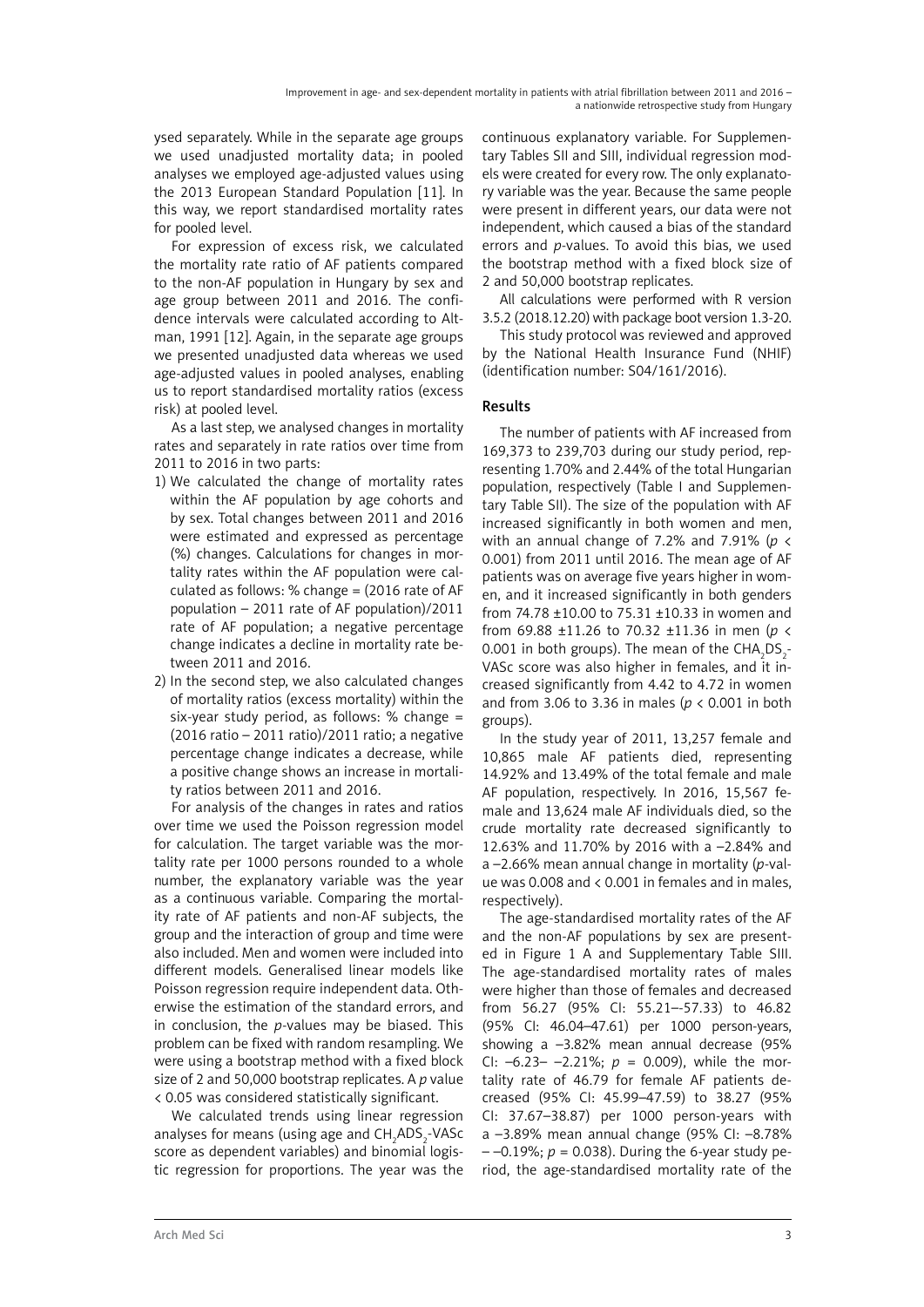| Variable                                                  |        |        |        |        |         | No. of patients |         |        |         |        |         |        | Mean             | P-value   |
|-----------------------------------------------------------|--------|--------|--------|--------|---------|-----------------|---------|--------|---------|--------|---------|--------|------------------|-----------|
|                                                           |        | 2011   | 2012   |        | 2013    |                 | 2014    |        | 2015    |        | 2016    |        | change<br>Annual | for trend |
| Patients with AF diagnosis<br>(n, % of total population): |        |        |        |        |         |                 |         |        |         |        |         |        |                  |           |
| Female                                                    | 88,848 | 1.70%  | 97,855 | 1.88%  | 104,689 | 2.02%           | 111,994 | 2.17%  | 118,293 | 2.30%  | 123,255 | 2.39%  | 7.20%            | (0.001)   |
| Males                                                     | 80,525 | 1.70%  | 89,246 | 1.89%  | 95,822  | 2.03%           | 103,420 | 2.20%  | 109,985 | 2.34%  | 116,448 | 2.49%  | 7.91%            | (0.001)   |
| Age (mean ± SD) [years]:                                  |        |        |        |        |         |                 |         |        |         |        |         |        |                  |           |
| Females                                                   | 74.78  | ±10.00 | 74.87  | ±10.14 | 74.98   | ±10.22          | 75.11   | ±10.26 | 75.23   | ±10.29 | 75.31   | ±10.33 | 0.11             | (0.001)   |
| Males                                                     | 69.88  | ±11.26 | 69.97  | ±11.33 | 70.04   | ±11.38          | 70.15   | ±11.36 | 70.25   | ±11.37 | 70.32   | ±11.36 | 0.09             | (0.001)   |
| CHA2DS2-VASC score<br>$(mean ± SD)$ :                     |        |        |        |        |         |                 |         |        |         |        |         |        |                  |           |
| Females                                                   | 4.42   | ±1.55  | 4.51   | ±1.58  | 4.59    | ±1.60           | 4.65    | ±1.61  | 4.70    | ±1.62  | 4.72    | ±1.62  | 0.06             | (0.001)   |
| Males                                                     | 3.06   | ±1.57  | 3.16   | ±1.60  | 3.23    | ±1.62           | 3.29    | ±1.64  | 3.33    | ±1.65  | 3.36    | ±1.65  | 0.06             | (0.001)   |
| (n, % of total AF population):<br>Number of patients died |        |        |        |        |         |                 |         |        |         |        |         |        |                  |           |
| Females                                                   | 13,257 | 14.92% | 14,208 | 14.52% | 14,672  | 14.01%          | 15,236  | 13.60% | 16,324  | 13.80% | 15,567  | 12.63% | $-2.84%$         | 0.008     |
| Males                                                     | 10,865 | 13.49% | 11,721 | 13.13% | 12,001  | 12.52%          | 12,763  | 12.34% | 13,414  | 12.20% | 13,624  | 11.70% | $-2.66%$         | (0.001)   |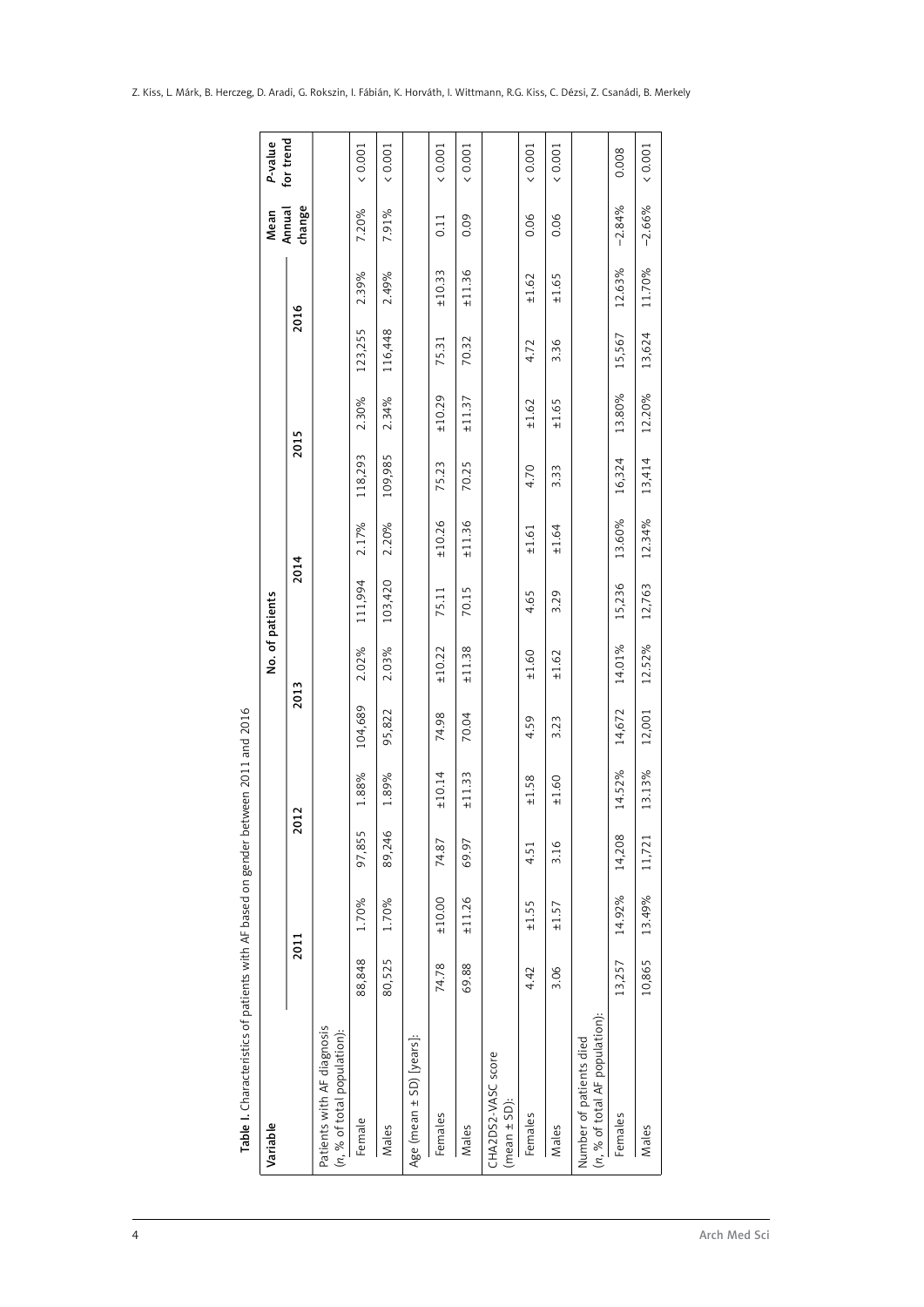

Figure 1. Changes in annual standardised mortality rates and ratios over time in the total cohort (males, females separately, age-adjusted mean values). Lower panel (B): changes in standardised annual all-cause mortality rates in AF patients and non-AF subjects. Annual mortality ratio (excess risk [ER]): mortality rate in AF patients/mortality rate in non-AF subjects. Upper panel (A): changes in standardised all-cause mortality ratios (mean values). Calculations for changes in all-cause mortality ratios over time: % change = (2016 ratio – 2011 ratio)/2011 ratio;

female non-AF population decreased from 10.47 (95% CI: 10.38–10.56) to 9.76 (95% CI: 9.68–9.85) per 1000 person-years and from 16.87 (95% CI: 16.73–17.01) to 15.82 (95% CI: 15.68–15.96) per 1000 person-years in the male non-AF population, resulting in a –0.87% (95% CI: –6.23% – 0.00%, *p* = 0.341) and –1.39% (95% CI: –3.46% – 0.00%; *p* = 0.179) mean annual change, respectively.

The excess mortality risk shown by the mortality rate ratio decreased from 4.47 (95% CI: 4.35–4.58; *p* < 0.001) to 3.92 (95% CI: 3.83–4.01; *p* < 0.001) in female AF patients and from 3.34 (95% CI: 3.27–3.40; *p* < 0.001) to 2.96 (95% CI: 2.90–3.02; *p* < 0.001) in male AF patients compared to the non-AF population during the 6-year study period, as seen in Figures 1 A and B.

Although the absolute mortality increased by age, the excess mortality (rate ratio; RR) largely increased in the lower age groups in 2011, as seen in Figure 2 A. We calculated RR-s of 2.41 and 2.66 in the agegroup of 90 years or older in female and male AF

patients, while the risk was 11.93 and 7.30 in the 40-49 years age cohort. Similarly, higher excess mortality (rate ratio) were found in female AF patients in 2016, although the risk estimates were slightly lower across all age cohorts. These risks increased with younger age and were largest in patients under 40 years of age, reaching 27.06 and 16.55 in females and males, respectively, as seen in Figure 2 B.

The change in the mortality rate ratio within the AF population between 2011 and 2016 is shown in detail in Figure 3. We found an 18.04% reduction in mortality rates in females (absolute 8.52) and a 17.73% reduction in the male patients (absolute 9.42) (both changes were significant;  $p = 0.037$  and  $p < 0.001$ , respectively). The highest significant mortality rate reduction was found in the 70–79-year-old cohort, where the change was –20.63% (95% CI: –26.26% – –10.73%; *p* < 0.001) in female and –18.26% (95% CI: –24.85% – –5.41%; *p* < 0.001) in male AF patients when we compared 2016 with 2011.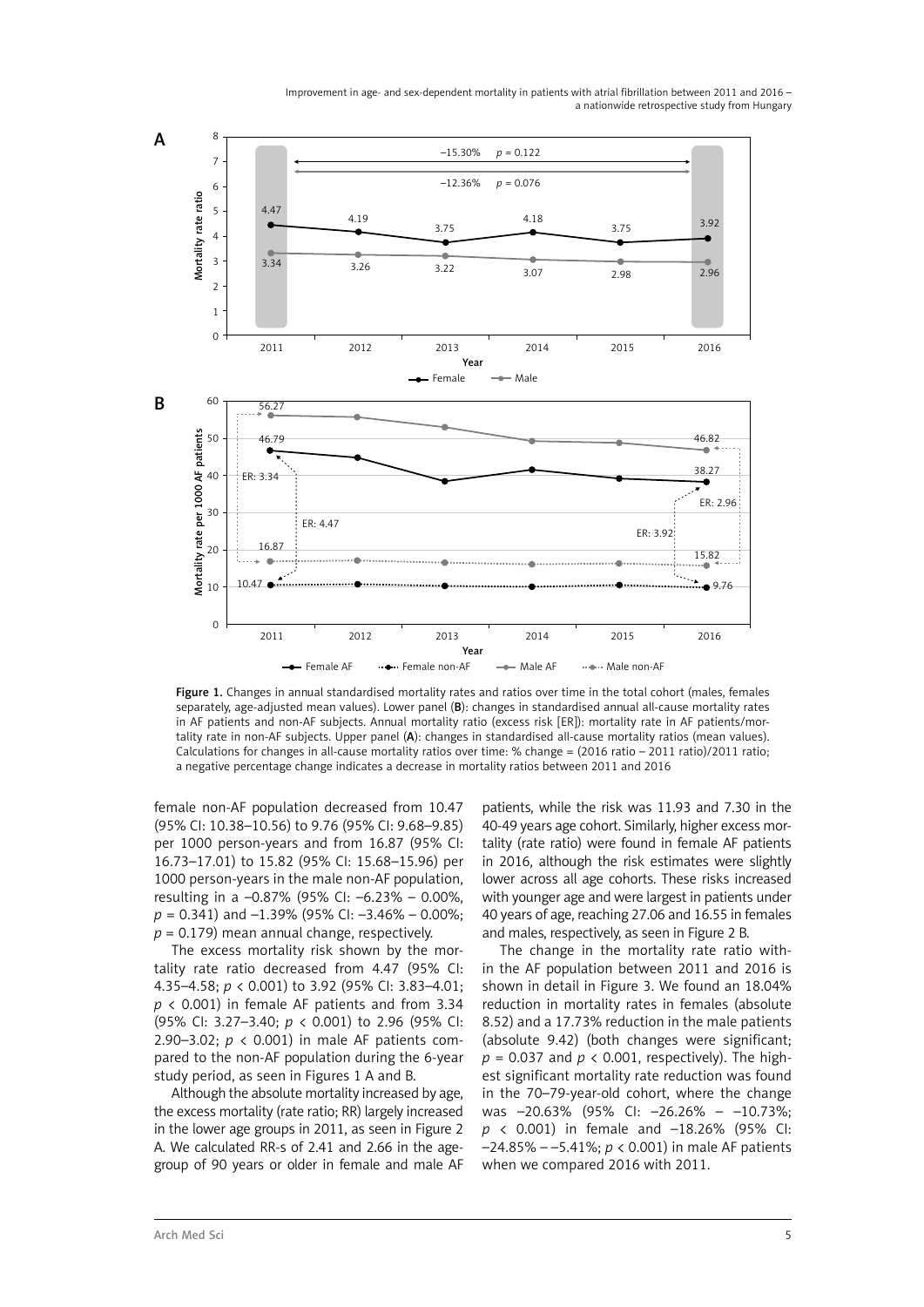Z. Kiss, L. Márk, B. Herczeg, D. Aradi, G. Rokszin, I. Fábián, K. Horváth, I. Wittmann, R.G. Kiss, C. Dézsi, Z. Csanádi, B. Merkely

| A. 2011   |                |                                        |                                        |                          |                                            |                    |
|-----------|----------------|----------------------------------------|----------------------------------------|--------------------------|--------------------------------------------|--------------------|
| Age       | Gender         | # of mortality                         | % of population                        |                          | Mortality rate ratio                       | P-value            |
| cohort    |                | AF vs. Non-AF                          | AF vs. Non-AF                          |                          | (95% CI)                                   |                    |
| $0 - 39$  | Female<br>Male | $< 10$ vs. 982<br>14 vs. 1,941         | 1.01% vs. 1.36%<br>1.40% vs. 0.08%     |                          | 33.52 (15.11-74.39)<br>18.30 (10.86-30.85) | & 0.001<br>< 0.001 |
| $40 - 49$ | Female<br>Male | 27 vs. 1,481<br>82 vs. 3,087           | 2.72% vs. 0.23%<br>3.48% vs. 0.48%     | $\overline{\phantom{a}}$ | 11.93 (8.19 - 17.37)<br>7.30 (5.88-9.05)   | & 0.001<br>< 0.001 |
| $50 - 59$ | Female<br>Male | 215 vs. 4,701<br>640 vs. 10,113        | 4.11% vs. 0.63%<br>5.93% vs. 1.56%     | HOH                      | $6.49(5.68 - 7.42)$<br>$3.81(3.52 - 4.11)$ | < 0.001<br>< 0.001 |
| $60 - 69$ | Female<br>Male | 988 vs. 7.550<br>1,918 vs. 12,994      | 5.91% vs. 1.20%<br>8.56% vs. 2.76%     |                          | $4.93(4.62 - 5.26)$<br>$3.10(2.96 - 3.25)$ | < 0.001<br>< 0.001 |
| $70 - 79$ | Female<br>Male | 3.771 vs. 12.251<br>3,804 vs. 12,724   | 11.04% vs. 2.76%<br>13.91% vs. 5.11%   |                          | $4.00(3.86 - 4.14)$<br>$2.72(2.63 - 2.81)$ | < 0.001<br>< 0.001 |
| $80 - 89$ | Female<br>Male | 6.830 vs. 18.464<br>3,846 vs. 10,134   | 24.15% vs. 8.27%<br>25.06% vs. 10.76%  |                          | 2.92 (2.85-2.99)<br>$2.33(2.25 - 2.41)$    | < 0.001<br>< 0.001 |
| $\geq 90$ | Female<br>Male | 1,420 vs. 6,224<br>561 vs. 2.018       | 46.53% vs. 19.30%<br>44.21% vs. 16.61% |                          | $2.41(2.31 - 2.52)$<br>$2.66(2.47 - 2.86)$ | < 0.001<br>< 0.001 |
| Total     | Female<br>Male | 13.257 vs. 51.653<br>10,865 vs. 53,011 | 14.92% vs. 1.00%<br>13.49% vs. 1.14%   | ъ<br>$\bullet$           | 4.47 (4.35-4.58)<br>$3.34(3.27 - 3.40)$    | < 0.001<br>< 0.001 |
|           |                | *Total population is age adjusted.     |                                        | 10<br>100                |                                            |                    |

Risk of mortality is higher in AF

| Age<br>cohort | Gender         | # of mortality<br>AF vs. Non-AF        | % of population<br>AF vs. Non-AF       |                |     |     | Mortality rate ratio<br>(95% CI)           | P-value            |
|---------------|----------------|----------------------------------------|----------------------------------------|----------------|-----|-----|--------------------------------------------|--------------------|
| $0 - 39$      | Female<br>Male | $< 10$ vs. 827<br>18 vs. 1,593         | 1.01% vs. 1.36%<br>1.14% vs. 0.07%     |                |     |     | 27.06 (13.53-54.09)<br>16.55 (10.43-26.27) | < 0.001<br>< 0.001 |
| $40 - 49$     | Female<br>Male | 44 vs. 1.203<br>86 vs. 2.600           | 2.55% vs. 0.16%<br>2.27% vs. 0.34%     | $-$            | $-$ |     | 15.84 (11.77-21.32)<br>$6.60(5.33 - 8.16)$ | & 0.001<br>< 0.001 |
| $50 - 59$     | Female<br>Male | 214 vs. 3.482<br>654 vs. 7,211         | 3.67% vs. 0.55%<br>5.30% vs. 1.25%     | н÷             |     |     | $6.66(5.81 - 7.62)$<br>4.23 (3.91-4.57)    | & 0.001<br>< 0.001 |
| $60 - 69$     | Female<br>Male | 1.108 vs. 8.208<br>2,533 vs. 14,062    | 4.97% vs. 1.15%<br>7.54% vs. 2.57%     |                |     |     | 4.31 (4.06-4.59)<br>$2.94(2.82 - 3.06)$    | < 0.001<br>< 0.001 |
| $70 - 79$     | Female<br>Male | 3.925 vs. 11.229<br>4,406 vs. 12,057   | 8.52% vs. 2.49%<br>11.19% vs. 4.54%    |                |     |     | $3.42(3.30 - 3.54)$<br>$2.47(2.39 - 2.55)$ | < 0.001<br>< 0.001 |
| $80 - 89$     | Female<br>Male | 7.762 vs. 16.424<br>4,896 vs. 9,060    | 19.39% vs. 7.66%<br>21.13% vs. 10.34%  |                |     |     | $2.53(2.47-2.59)$<br>$2.04(1.98 - 2.11)$   | < 0.001<br>< 0.001 |
| $\geq 90$     | Female<br>Male | 2.506 vs. 7.455<br>1,031 vs. 2,440     | 38.63% vs. 19.84%<br>39.59% vs. 21.53% |                |     |     | $1.95(1.88 - 2.02)$<br>$1.84(1.73 - 1.95)$ | < 0.001<br>< 0.001 |
| Total         | Female<br>Male | 15,567 vs. 48,828<br>13,624 vs. 49,023 | 12.63% vs. 0.97%<br>11.70% vs. 1.07%   | $\bullet$<br>۰ |     |     | 3.92 (3.83-4.01)<br>$2.96(2.90 - 3.02)$    | < 0.001<br>< 0.001 |
|               |                | *Total population is age adjusted.     |                                        |                | 10  | 100 |                                            |                    |

Risk of mortality is higher in AF

Figure 2. Mortality rate ratios (excess risk) of AF population by age and sex in 2011 (A) and in 2016 (B). Annual mortality ratio (excess risk): mortality rate in AF patients/mortality rate in non-AF subjects *\*Higher 95% CI is not presented.*

| Age<br>cohort | Gender         | # of mortality<br>2011<br>2016         |                                      | Change in mortality<br>rate of AF patients (%)               | P-value          |
|---------------|----------------|----------------------------------------|--------------------------------------|--------------------------------------------------------------|------------------|
| $0 - 39$      | Female         | $< 10$ vs. $< 10$                      |                                      | $\star$ -19.02% (-88.83-371.97%)                             | 0.381            |
|               | Male           | 18 vs. 14                              |                                      | $-35.04\%$ ( $-71.39 - 42.12\%$ )                            | 0.139            |
| $40 - 49$     | Female         | 44 vs. 27                              |                                      | $-21.15\%$ ( $-57.59 - 106.96$ )                             | 0.175            |
|               | Male           | 86 vs. 82                              | $\overline{\phantom{a}}$             | $-31.13\%$ (-42.53 - -18.05%)                                | & 0.001          |
| $50 - 59$     | Female         | 214 vs. 215                            | $-\bullet$ $-$                       | $-6.71\%$ (-19.70 - 9.45%)                                   | 0.236            |
|               | Male           | 654 vs. 640                            | ю                                    | $-9.99\%$ ( $-14.14 - -5.27\%$ )                             | 0.009            |
| $60 - 69$     | Female         | 1.108 vs. 988                          | $\rightarrow$                        | $-12.93\%$ (-20.40 - -2.21%)                                 | 0.038            |
|               | Male           | 2,533 vs. 1,918                        |                                      | $-12.64\%$ (-15.99 - -10.13%)                                | 0.010            |
| $70 - 79$     | Female         | 3.925 vs. 3.771                        | $\rightarrow$                        | $-20.63\%$ ( $-26.26 - 10.73\%$ )                            | & 0.001          |
|               | Male           | 4,406 vs. 3,804                        | $\rightarrow$                        | $-18.26\%$ ( $-24.85 - -5.41\%$ )                            | < 0.001          |
| $80 - 89$     | Female         | 7,762 vs. 6,830                        | <b>IOH</b>                           | $-17.99\%$ (-21.32 - -12.08%)                                | 0.009            |
|               | Male           | 4,896 vs. 3,846                        | юH                                   | $-15.12\%$ (-18.65 - -11.55%)                                | < 0.001          |
| $\geq 90$     | Female         | 2,506 vs. 1,420                        | $\overline{\phantom{a}}$             | $-16.51\%$ ( $-24.0 - 8.56\%$ )                              | < 0.001          |
|               | Male           | 1.031 vs. 561                          | юH                                   | $-9.07\%$ ( $-13.01 - -4.45\%$ )                             | < 0.001          |
| Total         | Female<br>Male | 15,567 vs. 13,257<br>13,624 vs. 10,865 | $\overline{\phantom{a}}$             | $-18.04\%$ (-36.85 - -0.92%)<br>$-17.73\%$ (-27.50 - 10.55%) | 0.037<br>< 0.001 |
|               |                | *Total population is age adjusted.     | $-100%$<br>$-50%$<br>50%<br>$\Omega$ | 100%                                                         |                  |

Figure 3. The change in mortality ratios of AF population comparing data from 2016 and 2011 (total population is adjusted for age)

*\*Higher 95% CI is not presented.*

**B**. 2016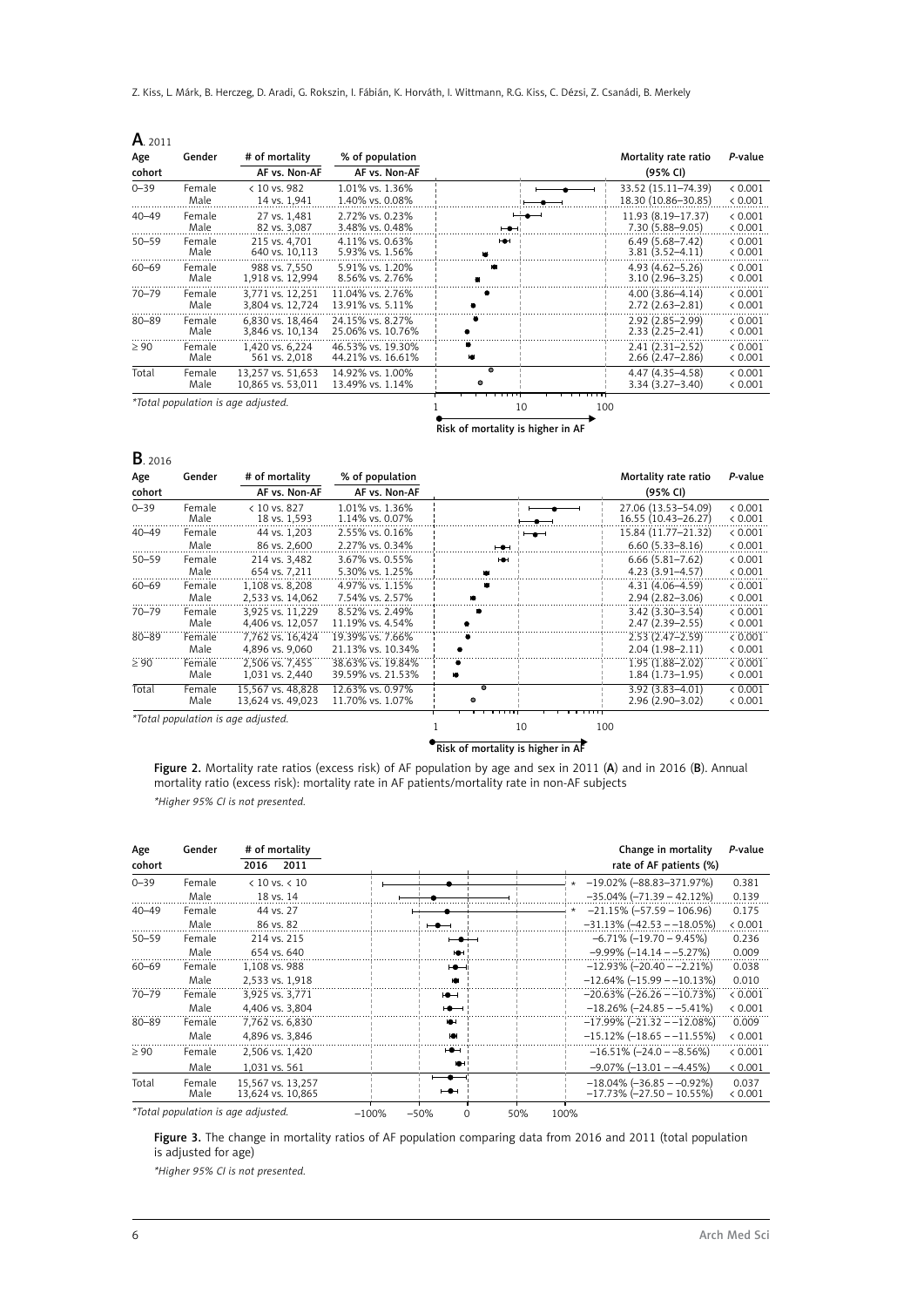| Improvement in age- and sex-dependent mortality in patients with atrial fibrillation between 2011 and 2016 - |  |                                               |  |  |
|--------------------------------------------------------------------------------------------------------------|--|-----------------------------------------------|--|--|
|                                                                                                              |  | a nationwide retrospective study from Hungary |  |  |

| Age       | Gender            |    |  | Mean annual change<br>(95% CI) and $p$ -value | Total<br>change |
|-----------|-------------------|----|--|-----------------------------------------------|-----------------|
| $0 - 39$  | Female<br>$\star$ |    |  | $-2.59\%$ (-34.19 - 40.92%) $p = 0.604$       | $-12.95%$       |
|           | Male              |    |  | $-6.76\%$ (-23.07 - 11.56%) $p = 0.139$       | $-33.78%$       |
| $40 - 49$ | Female            |    |  | 1.63% $(-11.74 - 24.41%) p = 0.562$           | 8.14%           |
|           | Male              |    |  | $-0.66\%$ (-6.43 – 5.73%) $p = 0.512$         | $-3.32%$        |
| $50 - 59$ | Female            |    |  | $0.78\%$ (-1.75 - 3.91%) $p = 0.212$          | 3.91%           |
|           | Male              |    |  | 2.03% (0.07-3.85%) $p < 0.001$                | 0.1014%         |
| $60 - 69$ | Female            |    |  | $-2.33\%$ (-3.93 - -0.55%) $p = 0.009$        | $-11.66%$       |
|           | Male              |    |  | $-1.43\%$ (-4.87 - 1.32%) $p = 0.260$         | $-7.16%$        |
| $70 - 79$ | Female            |    |  | $-2.65\%$ (-5.27 - -0.40%) $p = 0.038$        | $-13.27%$       |
|           | Male              | ⊢⊷ |  | $-1.80\%$ (-3.14 - -0.39%) $p = 0.045$        | $-9.02%$        |
| 80-89     | Female            |    |  | $-3.12\%$ (-4.94 - -1.88%) $p < 0.001$        | $-15.58%$       |
|           | Male              | ⊷  |  | $-3.51\%$ (-4.09 - -2.47%) $p < 0.001$        | $-17.55%$       |
| > 90      | Female            |    |  | $-3.53\%$ (-7.35 - -0.67%) $p = 0.019$        | $-17.63%$       |
|           | Male              |    |  | $-5.03\%$ (-14.43 - 1.71%) $p = 0.217$        | $-25.17%$       |
| Total     | Female            |    |  | $-3.06\%$ (-9.26 - 2.77%) $p = 0.122$         | $-15.30%$       |
|           | Male              |    |  | $-2.47\%$ (-4.21 - 0.22%) $p = 0.076$         | $-12.36%$       |

–15% –10% –5% 0 5% 10% 15%

Figure 4. Age- and gender-related mean annual and total change of excess mortality risk (mortality rate ratios) comparing 2016 to 2011 study year

*\*Higher 95% CI is not presented.*

The age-dependent changes in excess mortality risk (mortality rate ratio) are shown in detail in Figure 4. There were no significant changes in excess risk in females or in males during the 6-year study period ( $p = 0.122$  and 0.076); however, we found a significant reduction in excess risk in the different age groups. The highest significant excess risk reduction was recorded in the  $\geq$  90-yearold cohort of female AF patients at –17.63% with a mean annual change of –3.53%; 95% CI: –7.35  $-$  –0.67%;  $p = 0.019$ ), while in male AF patients it was in the 80–89-year-old cohort at –17.55% with mean annual change –3.51% (95% CI: –4.09% – –2.47%; *p* < 0.001).

The number of deaths, the crude mortality rate, and the age-specific mortality rate of the AF population are shown in detail in Supplementary Table SIII. The age-specific mortality rate of the female AF population changed between 110.43 and 85.15 per 1000 person-years in the 70–79-yearold cohort, between 465.27 and 386.31 per 1000 person-years in the  $\geq$  90-year-old cohort, and between 139.08 – 111.94 and 442.08 – 395.93 in the male AF population, respectively.

The prevalence of the main comorbidities in patients with AF are shown in detail by age and gender in Supplementary Table SIV. Briefly, the prevalence of all comorbidities increased by 2016 except the prevalence of CHF, which remained at the same level as in 2011.

The percentage of patients receiving VKA therapy changed from 80.56% to 68.37% in males and 77.62% to 65.83% in females, whereas novel anticoagulant therapy (NOAC) increased from 0.04% to 15.87% and from 0.02% to 16.64%. Consequently, VKA or NOAC treatment increased from

80.59% to 84.23% in males and from 77.64% to 82.47% in females during the 6-year study period (Supplementary Table SV).

## Discussion

This is the first study to analyse and present age- and gender-specific data about the mortality risk assessment of the Hungarian AF population as well as presenting a novelty by analysing all diagnosed AF patients in the aspect of a non-AF population, instead of evaluating the excess risk of newly diagnosed patients in a certain timeframe.

The main findings of our nationwide, retrospective study were the following:

- 1. The standardised mortality rate decreased by approximately 18% within the AF population during the 6-year study period.
- 2. The extent of the reduction of the excess mortality risk (mortality rate ratio) compared to the non-AF population was significant in the older (age 60 years or above) AF groups.

## Excess mortality of newly diagnosed AF versus existing AF population

The mortality risks of the entire Hungarian AF population were found to be between 4.47 and 3.75 in females and between 3.34 and 2.96 in males, which was higher than data from most of the earlier studies [3–5]. The Framingham study reported a 1.5- and 1.9-fold mortality risk increase in males and females, respectively [7], while in a Scandinavian study from 2002, the excess mortality risk of AF patients was reported to be 1.6-fold higher [13]. Similarly, a French population-based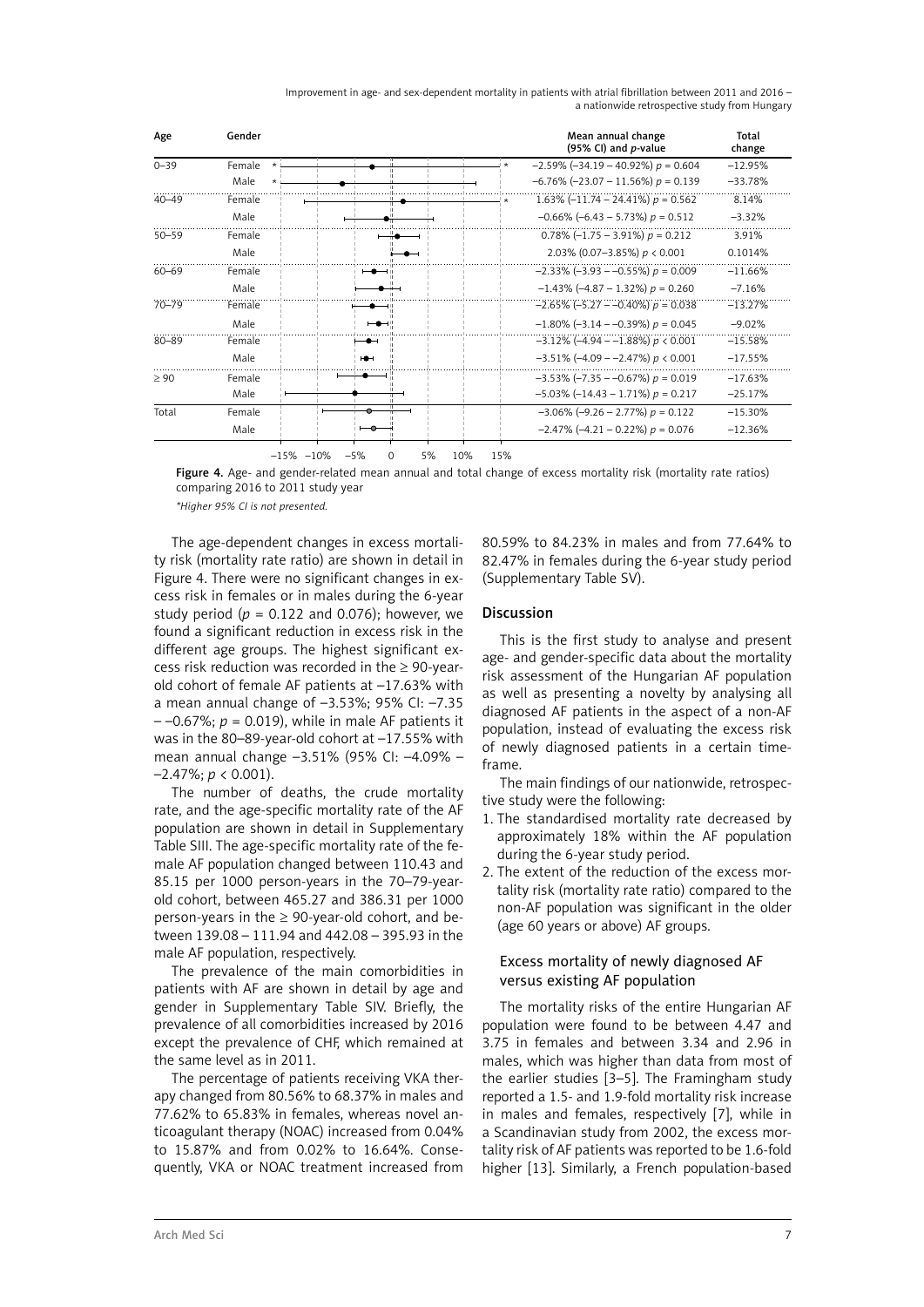study published in 2007 demonstrated 1.5- and 1.8-fold increased risks [14], and an overall 2.3-fold higher risk was described in a Serbian publication from the study period 1992–2007 [15]. All of these studies focused only on newly diagnosed AF patients, and these data were recorded before the birth of the modern novel anticoagulant era.

On the other hand, a recently published database study from South-Korea found a 3.81 mortality rate ratio in female and 3.35 in male AF patients between 2002 and 2013 [16], similar in size to Hungarian results. The main difference between our results and those of the South-Korean study, and the previously mentioned studies can be explained by the use of different methodologies. The bulk of earlier studies presented mortality data only of newly diagnosed AF patients having a certain follow-up period since their initial diagnosis of AF compared with ageand sex-matched control populations. Hence, the Framingham study had a 40-year follow-up period after AF diagnosis [7], while the French survey followed AF patients for a 15-year period [14]. Therefore, from this aspect, the excess mortality risk was determined for newly diagnosed AF patients within a certain follow-up period. In contrast, our analysis as well as the South-Korean study [16] expressed the mortality risk of all diagnosed AF patients found in the national registry in a calendar year compared with the age- and sex-matched non-AF population in the same calendar year. Resulting from the similar methodologies, there were no relevant differences between our and the South-Korean study results, but they were higher than the earlier follow-up studies because we evaluated the mortality of both newly and previously diagnosed – hence the total AF population. The benefit of this methodology is that we were able to express the excess risk of all diagnosed AF patients in a calendar year and evaluate the changes of the total AF population between different calendar years but not throughout a follow-up period, because we did not follow patients for years, as seen in Supplementary Figure S1.

# Changes in standardised all-cause mortality rates in AF patients and its consequences on excess mortality (mortality rate ratio)

During the 6-year study period, we measured an 18% decrease in the mortality rates of the AF population in both genders. The changes in mortality risks were higher in the 70–79-year-old age group, without clinically relevant differences between females and males. We found these reductions in risk despite the aging of the AF population, increase of comorbidities, and increase of

CHA<sub>2</sub>DS<sub>2</sub>-VASC scores. Meanwhile, the change of mortality rate in the non-AF population was not significant in the same period. Consequently, the size of AF-related excess risk of mortality (mortality rate ratio) declined as well, although the decrease was found to be significant only in the older age cohorts, in the age group at and above 60 years. Nevertheless, the majority of AF was diagnosed within this age group. The change of excess risk in the AF population was rarely evaluated; nevertheless, a recent analysis of the Framingham population showed a 3.27 HR in the 1972–1985 time period, and 2.01 HR in the 2001–2015 period with a 0.003 p for trend in a model adjusted for baseline covariates. However, the *p* for trend value became 0.7 if the model was adjusted for time varying covariates [17].

The higher excess mortality risk of the female AF population has been confirmed by previously cited studies [6–9]. A meta-analysis based on 33 studies also showed a 12% greater relative risk of all-cause mortality in women versus men [18], and this excess risk was reflected in the CHA2DS2-VASC score calculation, as well. Indeed, our findings correlated with these results; we recorded higher excess mortality risk (rate ratios) in females in all age cohorts as well as higher and increasing CHA2DS2-VASC scores (4.72 vs. 3.36 in 2016 in case of female vs. male, respectively). Female AF patients did not have clinically relevant excess in risk factors. We found a 1.2% higher occurrence of previous stroke, and a 1–2% lower incidence rate of prior myocardial infarction and type 2 diabetes than in male patients, similarly to the recently published BiomarCaRE Consortium epidemiology study [19]. In a 20-year follow-up study, women with AF had a higher risk for developing cardiovascular events and fatal or nonfatal strokes than males (HR 3.0 vs. 1.8 and 3.2 vs. 2.5, respectively) [20]. The higher stroke risk of female AF patients was also confirmed by Framingham (HR = 1.92) [7]. The higher mortality risk of AF in females may also be associated with the lower probability of prescribing oral anticoagulants [21], as was also found in our study.

The age-specific mortality rate was higher in the older population in both genders. Older age was associated with a higher incidence of comorbidities, hence higher CHA2DS2-VASC scores, which resulted in increased mortality. In contrast, the effect of AF on mortality was the opposite: lower age was correlated with a higher risk of mortality in comparison with the non-AF population, hence the impact of AF weakened with increasing age. The prevalence and the competitive mortality impact of other comorbidities increased with age; therefore, the effect of AF as the cause of mortality was lower. The extent of excess mor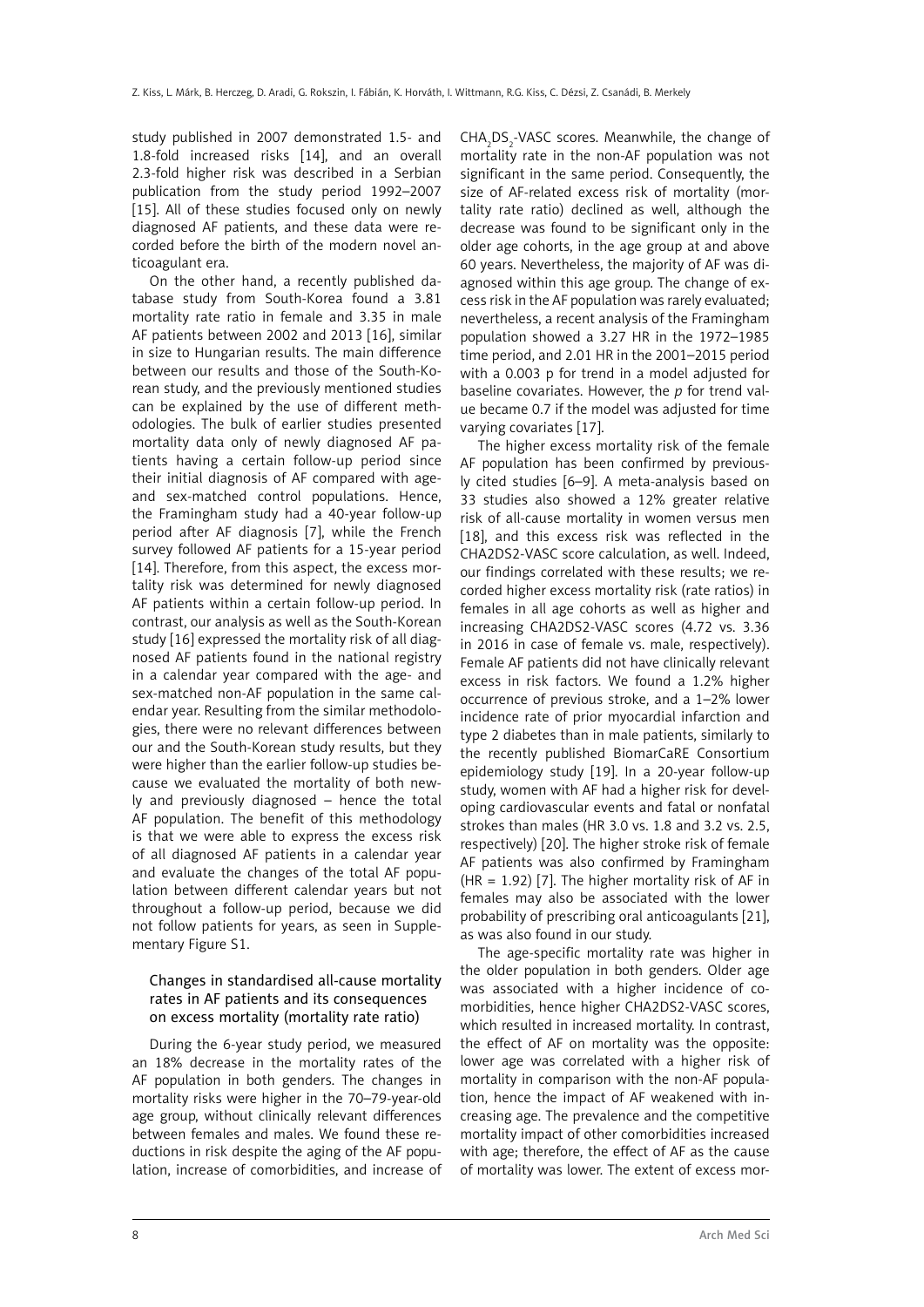tality in older AF patients was similar to that in the South-Korean AF study [16].

The relevant reduction of mortality may come from the introduction of novel anticoagulant agents (since 2013) in Hungary as well as from the more appropriate and timely diagnosis of AF and more adequate stroke prophylaxis strategy. The percentage of patients receiving VKA or novel anticoagulant therapy (NOAC) increased from 80.59% to 84.23% in females and from 77.64% to 82.47% in males during the 6-year study period. The extent of NOAC therapy grew from 9.48% in 2011 to 23.71% by 2016 in the older population. These changes may have an impact on the occurrence of stroke and consequently on mortality. Based on the Cowan study in hospitalised AF patients in the UK, a 1% increase in anticoagulant use was associated with a 0.8% decrease in the weekly rate of AF-related strokes within the 2006-2016 study period [22]. A meta-analysis of new oral anticoagulant agents showed a 10% significant reduction in all-cause mortality (HR =  $0.90$ ) and 52% reduction in the risk of intracranial haemorrhage ( $HR =$ 0.48) [23], although this finding was not unambiguously confirmed by other retrospective, real-life data analyses, like recent studies from the Danish AF database [24–26]. Also, management of different co-morbidities of AF patients could contribute to the improvement of mortality rates in the AF population; the increased usage of statin therapy could lead to a significant decrease of stroke in primary and secondary prevention, as well [27]. Regarding the general therapy of AF, we focused mostly on the use of OACs as a factor improving the mortality, but pulmonary vein isolation (PVI) could also affect that because it is more often used as first-line rhythm control therapy [28].

The increased attention paid to novel anticoagulant therapy may also increase the awareness of atrial fibrillation, which could lead to earlier and higher diagnosis rates, thus impacting the overall morbidity and mortality. The rapidly increasing number of Hungarian AF patients supports this explanation. Also, improvement of catheter ablation technics in AF [29–32] as well as management of different co-morbidities of AF patients could contribute to the improvement of mortality rates in the AF population [27, 33].

There is a well-known higher mortality risk of AF patients early after the diagnosis [34]. The event rate among the GARFILED was 6.8 (6.1–7.6) in the newly diagnosed AF population in the first month after diagnosis, while this rate decreased to 3.8 (3.5–4.1) in the 9–12-month period. Because the rate of newly diagnosed AF patients decreased during the study period, the impact of the higher mortality rate in the early phase after AF diagnosis is decreased; hence, it could impact the overall decrease in the mortality rate of the AF population, as well as the excess mortality.

# Strengths and limitations

The novelty of our study was the detailed ageand sex-specific evaluation of mortality rates and excess mortality (mortality rate ratios) in the total AF population; we are not aware of the presence of similarly detailed analyses from Europe. Furthermore, we presented the excess mortality risk of the total AF population instead of only the newly diagnosed AF patients, which may better reflect the scope of the implemented stroke prophylaxis strategies in a country. While most of the earliest publications were available from the 1990s and 2000s, we measured the mortality excess in the recent, modern stroke prophylaxis era together with the reflection of mortality risk changes within a 6-year period.

The limitations of the study are that it includes patients having had at least two recorded visits, while data from silent AF and non-adherent patients were not recorded. A further weakness of our analysis was that we were not able to obtain exact data on person-years of the NHIF population, so as an alternative we used the yearly average number of the base population reported by the Central Statistical Office from the census database (which was calculated from the number of the total Hungarian population on  $1<sup>st</sup>$  January and  $31<sup>st</sup>$  December) and assumed that these people lived for a whole year. In addition, we were not able to gather data regarding the results of the laboratory tests or to gain information about the cause of mortality from the NHIF database. Basing our study on two separate NHIF (AF population) and CSO databases (non-AF population), we were unable to run a propensity score matched analysis, which could have excluded some relevant bias. The mean age of the AF population increased during the study period, which could be explained by the increase of age within the base population as well as by the impact of decreasing mortality of the AF population; hence, the alive portion of the studied group is ageing.

In conclusion, by implementing a novel methodology, we could express the mortality risk of the total AF population, instead focusing only on newly diagnosed patients. We found relevant reduction in the age-standardised mortality rates in both sexes in the total AF population during this 6-year period, which exceeded the reduction of mortality rates in the non-AF population. This was apparent especially in the younger age group, where the excess risk of mortality was originally higher. Additionally, we were able to demonstrate the higher risk of mortality in females and younger patients among Hungarian AF patients.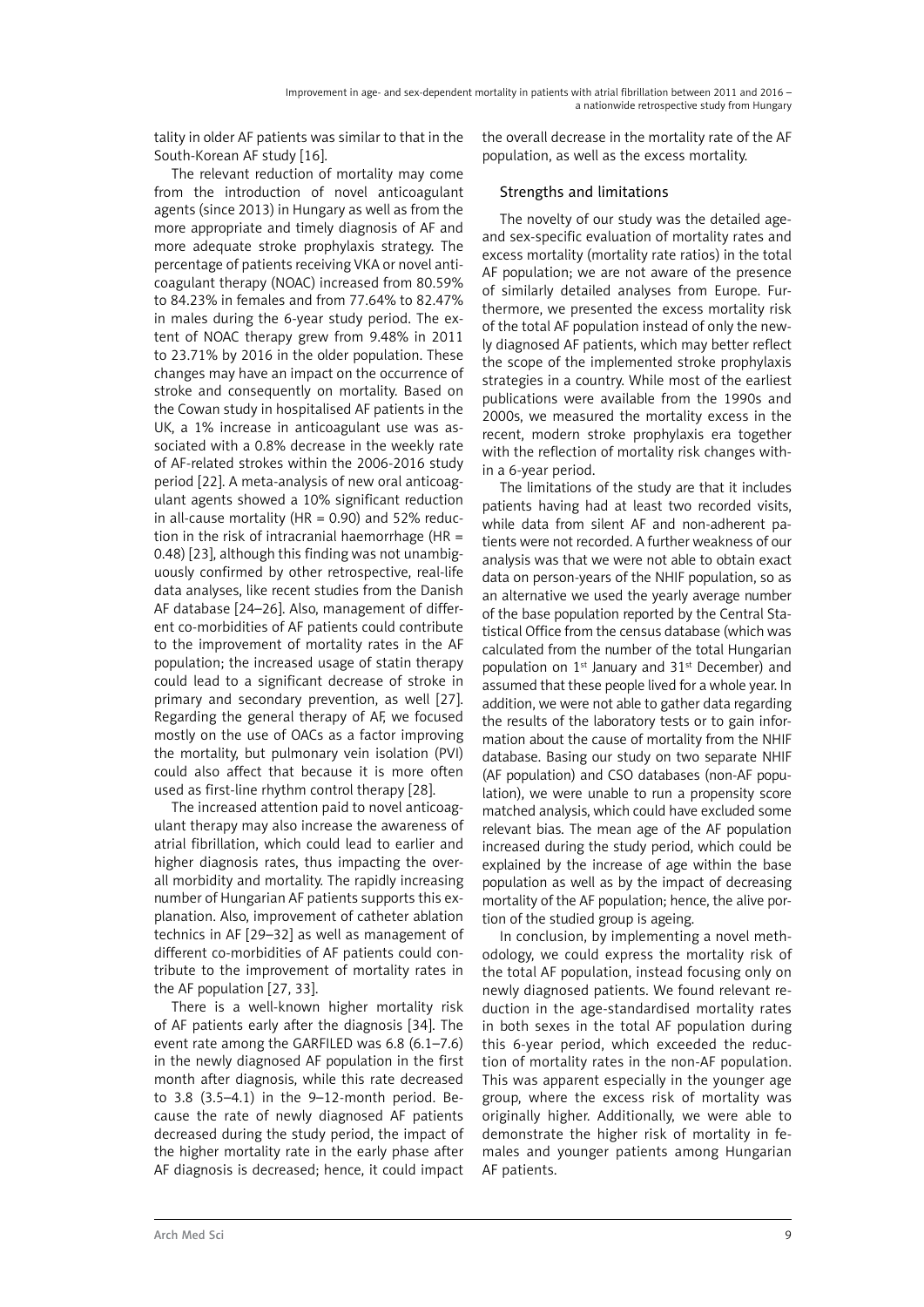#### Acknowledgments

László Márk and Zoltán Kiss contributed equally to this work.

Articles funded by the Hungarian Society of Cardiology.

We would like to thank the NHIF for providing a comprehensive dataset for our analysis. Medical writing support was provided by Zsófia Barcza of Syntesia Medical Communications

#### Conflict of interest

RGK reports personal fees from Bayer AG, Boehringer Ingelheim, MSD, Pfizer, AstraZeneca, EGIS, and TEVA. BM reports personal fees from Sanofi Aventis and Astra Zeneca. LM, AD, ZK, BH, GYR, IF, KH, IW, CsD, and ZCs declare that they have no conflict of interest that might be relevant to the contents of this manuscript.

References

- 1. Schnabel RB, Yin X, Gona P, Larson MG, Beiser AS, McManus DD. 50 year trends in atrial fibrillation prevalence, incidence, risk factors, and mortality in the Framingham Heart Study: a cohort study. Lancet 2015; 386: 154-62.
- 2. Fitzmaurice DA, Hobbs DR, Jowet S, et al. Screening versus routine practice in detection of atrial fibrillation in patients aged 65 or over: cluster randomised controlled trial. BMJ 2007; 335: 386-91.
- 3. Wilke T, Groth A, Mueller S, et al. Incidence and prevalence of atrial fibrillation: an analysis based on 8.3 million patients. Europace 2013; 15: 486-93.
- 4. Benjamin EJ, Levy D, Vaziri SM, D'Agostino RB, Belanger AJ, Wolf PA. Independent risk factors for atrial fibrillation in a population-based cohort. The Framingham Heart Study. JAMA 1994; 271: 840-4.
- 5. Goto S, Bhatt DL, Rother J, et al. Prevalence, clinical profile, and cardiovascular outcomes of atrial fibrillation patients with atherothrombosis. Am Heart J 2008; 156: 855-63.
- 6. Stewart S, Hart CL, Hole DJ, McMurray JJ. A population-based study of the long-term risks associated with atrial fibrillation: 20-year follow-up of the Renfrew/Paisley study. Am J Med 2002; 113: 359-64.
- 7. Benjamin EJ, Wolf PA, D'Agostino RB, Silbershatz H, Kannel WB, Levy D. Impact of atrial fibrillation on the risk of death: the Framingham Heart Study. Circulation 1998; 98: 946-52.
- 8. Friberg J, Scharling H, Gadsbøll N, Truelsen T, Jensen GB; Copenhagen City Heart Study. Comparison of the impact of atrial fibrillation on the risk of stroke and cardiovascular death in women versus men (The Copenhagen City Heart Study). Am J Cardiol 2004; 94: 889-94.
- 9. Miyasaka Y, Barnes ME, Bailey KR, et al. Mortality trends in patients diagnosed with first atrial fibrillation a 21 year community-based study. JACC 2007; 49: 986-92.
- 10. Piccini JP, Hammill BG, Sinner MF, et al. Incidence and prevalence of atrial fibrillation and associated mortality among medicare beneficiaries: 1993–2007. Circ Cardiovasc Qual Outcomes 2012; 5: 85-93.
- 11. European Commission. Revision of the European Standard Population – Report of Eurostat's task force. Luxembourg: Publications Office of the European Union, 2013.
- 12. Altman DG. Practical statistics for medical research. Chapman & Hall, London 1991.
- 13. Friberg L, Hammar N, Pettersson H, Rosenqvist M. Increased mortality in paroxysmal atrial fibrillation: report from the Stockholm Cohort-Study of Atrial Fibrillation (SCAF). Eur Heart J 2007; 28: 2346-53.
- 14. Guize L, Thomas F, Bean K, Benetos A, Pannier B. Atrial fibrillation: prevalence, risk factors and mortality in a large French population with 15 years of follow-up. Bull Acad Natl Med 2007; 191: 791-803.
- 15. Potpara T, Grujic M, Marinkovic J, et al. Relationship between mortality of patients with atrial fibrillation and mortality of general population in Serbia. Srp Arh Celok Lek 2010; 138: 177-85.
- 16. Lee E, Choi EK, Han KD, et al. Mortality and causes of death in patients with atrial fibrillation: a nationwide population-based study. PLoS One 2018; 13: e0209687.
- 17. Vinter N, Huang Q, Fenger-Grøn M, et al. Trends in excess mortality associated with atrial fibrillation over 45 years (Framingham Heart Study): community based cohort study. BMJ 2020; 370: m2724.
- 18. Emdin CA, Wong CX, Hsiao AJ, et al. Atrial fibrillation as risk factor for cardiovascular disease and death in women compared with men: systematic review and meta-analysis of cohort studies. BMJ 2016; 532: h7013.
- 19. Magnussen C, Niiranen TJ, Ojeda FM, et al. Sex differences and similarities in atrial fibrillation epidemiology, risk factors, and mortality in community cohorts: results from the BiomarCaRE Consortium (Biomarker for Cardiovascular Risk Assessment in Europe). Circulation 2017; 136: 1588-97.
- 20. Stewart S, Hart CL, Hole DJ, McMurray JJ. A population-based study of the long-term risks associated with atrial fibrillation: 20-year follow-up of the Renfrew/Paisley study. Am J Med 2002; 113: 359-64.
- 21. Hsu JC, Maddox TM, Kennedy K, et al. Aspirin instead of oral anticoagulant prescription in atrial fibrillation patients at risk for stroke J Am Coll Cardiol 2016; 67: 2913-23.
- 22. Cowan JC, Wu J, Hall M, Orlowski A, West RM, Gale CP. A 10 year study of hospitalized atrial fibrillation related stroke in England and its association with uptake of oral anticoagulation. Eur Heart J 2018; 39: 2975-83.
- 23. Ruff CT, Giugliano RP, Braunwald E, et al. Comparison of the efficacy and safety of new oral anticoagulants with warfarin in patients with atrial fibrillation: a meta-analysis of randomised trials. Lancet 2014; 383: 955-62.
- 24. Staerk L, Loldrup Fosbøl E, Lip GYH, et al. Ischaemic and haemorrhagic stroke associated with non-vitamin K antagonist oral anticoagulants and warfarin use in patients with atrial fibrillation: a nationwide cohort study. Eur Heart J 2017; 38: 907-15.
- 25. Gorst-Rasmussen A, Lip GY, Bjerregaard Larsen T. Rivaroxaban versus warfarin and dabigatran in atrial fibrillation: comparative effectiveness and safety in Danish routine care. Pharmacoepidemiol Drug Saf 2016; 25: 1236-44.
- 26. Nielsen PB, Skjøth F, Søgaard M, Kjældgaard JN, Lip GY, Larsen TB. Effectiveness and safety of reduced dose non-vitamin K antagonist oral anticoagulants and warfarin in patients with atrial fibrillation: propensity weighted nationwide cohort study. BMJ 2017; 356: j510.
- 27. Kotlęga D, Gołąb-Janowska M, Meller A, et al. Beneficial effects of pre-stroke statins use in cardioembolic stroke patients with atrial fibrillation: a hospital-based retrospective analysis. Arch Med Sci 2019; 15: 385-92.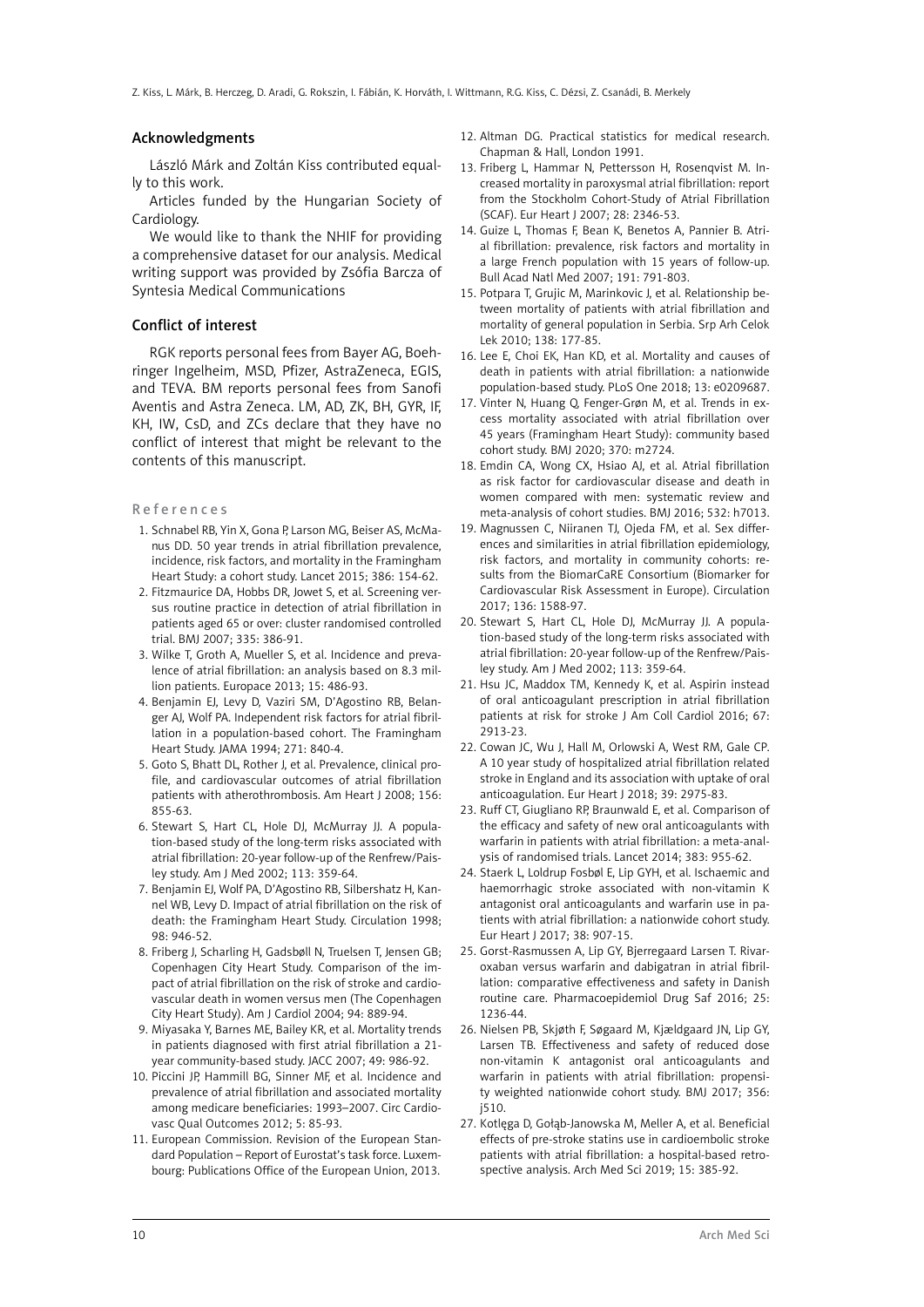- 28. Hindricks G, Potpara T, Dagres N, et al. ESC Scientific Document Group, 2020 ESC Guidelines for the diagnosis and management of atrial fibrillation developed in collaboration with the European Association of Cardio-Thoracic Surgery (EACTS): The Task Force for the diagnosis and management of atrial fibrillation of the European Society of Cardiology (ESC) Developed with the special contribution of the European Heart Rhythm Association (EHRA) of the ESC. Eur Heart J 2020: ehaa612, https://doi.org/10.1093/eurheartj/ehaa612
- 29. Demir GG, Güneş HM, Seker M, et al. Is the presence of left atrial diverticulum associated with recurrence in patients undergoing catheter ablation for atrial fibrillation? Arch Med Sci Atheroscler Dis 2019; 4: e25-31.
- 30. Piotrowski R, Zaborska B, Pilichowska-Paszkiet E, Sikora-Frąc M, Baran J, Kułakowski P. RIVAroxaban TWICE daily for lysis of thrombus in the left atrial appendage in patients with non-valvular atrial fibrillation: the RIVA-TWICE study. Arch Med Sci 2019; 16: 289-96.
- 31. Negreva MN, Prodanova K, Vitlianova K, Madjova C. Paroxysmal atrial fibrillation: changes in factor VIII and von Willebrand factor impose early hypercoagulability. Arch Med Sci Atheroscler Dis 2020; 5: e140-7.
- 32. Garlapati P, Ur Rahman E, Gayam V, et al. Outcomes of oesophageal variceal bleeding among patients with atrial fibrillation: a propensity-matched analysis of a nationwide inpatient sample. Arch Med Sci Atheroscler Dis 2020; 5: 255-62.
- 33. Wańkowicz P, Nowacki P, Gołąb-Janowska M. Risk factors for ischemic stroke in patients with non-valvular atrial fibrillation and therapeutic international normalized ratio range. Arch Med Sci 2019; 15: 1217-22.
- 34. Bassand JP, Virdone S, Goldhaber SZ, et al. Early risks of death, stroke/systemic embolism, and major bleeding in patients with newly diagnosed atrial fibrillation. Results From the GARFIELD-AF Registry. Circulation 2019; 139: 787-98.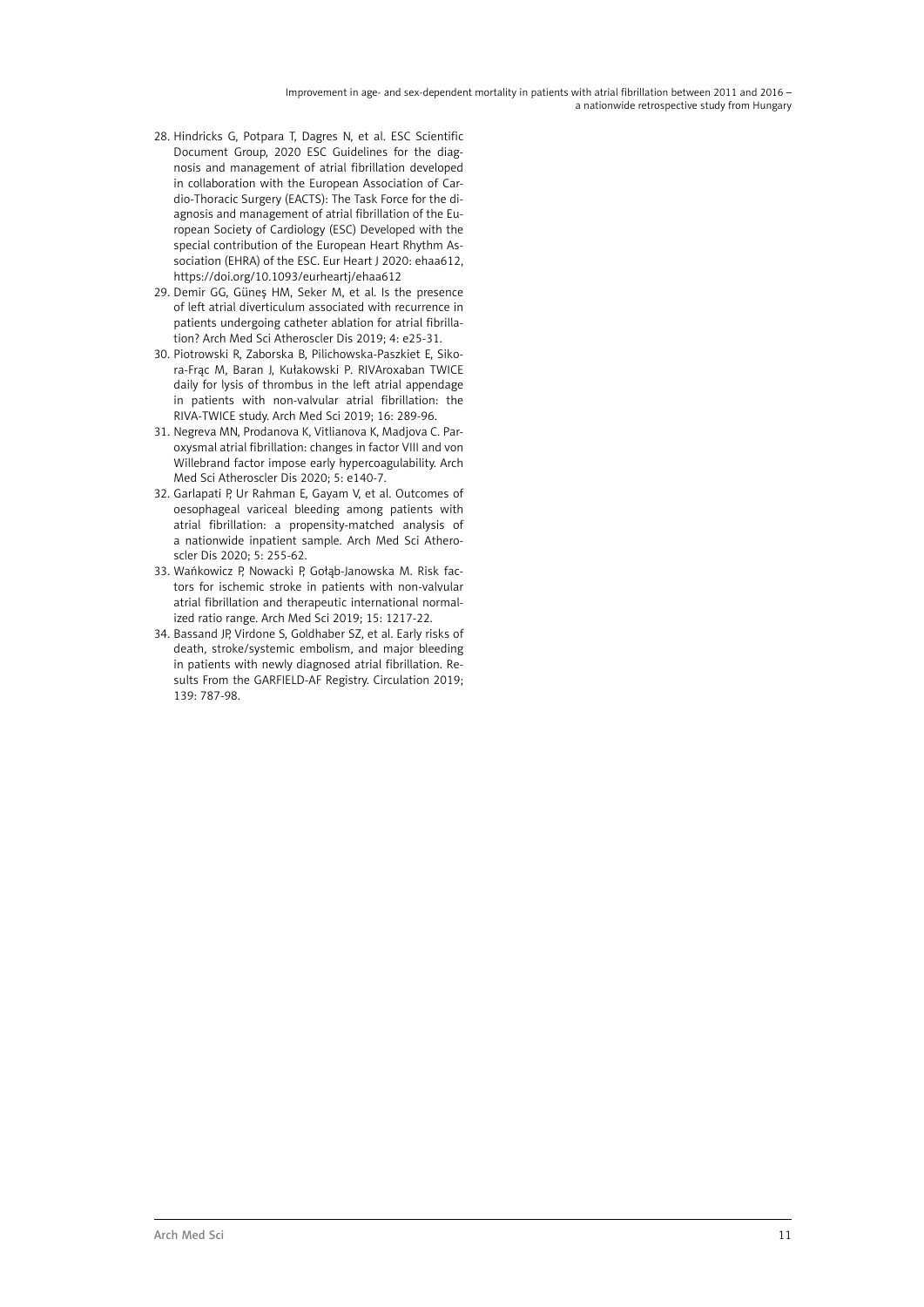| Comorbidities                                    | ICD/ATC/NOMESCO Codes                                                                                                                                                                                                                                                                                                                                                                                                                             | Comment                                                                                                                                                                                                                                                                                                           |
|--------------------------------------------------|---------------------------------------------------------------------------------------------------------------------------------------------------------------------------------------------------------------------------------------------------------------------------------------------------------------------------------------------------------------------------------------------------------------------------------------------------|-------------------------------------------------------------------------------------------------------------------------------------------------------------------------------------------------------------------------------------------------------------------------------------------------------------------|
| Previous ischaemic<br>stroke                     | ICDs: 161, 16290, 163, 164, 174; OENO codes for<br>CT/MRI: 34410, 34411, 34412, 34490, 34914<br>and 34915                                                                                                                                                                                                                                                                                                                                         | 2 incidences of any of detailed coded                                                                                                                                                                                                                                                                             |
| Cardiac heart<br>failure                         | ICDs: 150 and 142, 1110, J81                                                                                                                                                                                                                                                                                                                                                                                                                      | 2 incidences of any of detailed coded                                                                                                                                                                                                                                                                             |
| Hypertension                                     | ICDs: I10 Antihypertensive drugs: adrenergic<br>antagonists, non-loop diuretics, vasodilators,<br>betablockers, calcium-channel blockers, and<br>renin-angiotensin, system inhibitors; ATC:<br>C02A, C02B, C02C, C02L, C03A, C03B, C03D,<br>C03E, C03X, C07B, C07C, C07D, C08G, C02DA,<br>C09BA, C09DA, C02DB, C02DD, C02DG, C07A,<br>C07B, C07C, C07D, C07F, C08, C09BB, C09DB,<br>C09AA, C09BA, C09BB, C09CA, C09DA, C09DB,<br>C09XA02, C09XA52 | Occurrence of ICD together with fulfilment<br>of a hypertension drug with at least one<br>repetition of given ATC drugs within a period<br>more than 30 days but less than or equal to<br>365 days                                                                                                                |
| Previous<br>thromboembolism                      | ICDs: 16310, 16340, 17400, 17410, 17420, 17430,<br>17440, 17450, 17480, 17490                                                                                                                                                                                                                                                                                                                                                                     | 2 incidences of any of detailed coded                                                                                                                                                                                                                                                                             |
| Type 2 diabetes                                  | ICDs: E10, E11 or E14; ATC: A10                                                                                                                                                                                                                                                                                                                                                                                                                   | 2 incidences of T2DM ICDs or 2 prescriptions<br>of antidiabetic treatment                                                                                                                                                                                                                                         |
| Vascular disease                                 | ICDs: 121, 122, 1700, 1701, 1702, 1703, 1704,<br>1705, 1706, 1707, 1708, 1709, 12500, 12510,<br>17039, 12300, 12310, 12320, 12330, 12340,<br>12350, 12360, 12370, 12380, 12390                                                                                                                                                                                                                                                                    | 2 incidences of any of detailed coded                                                                                                                                                                                                                                                                             |
| Peripheral arterial<br>disease                   | ICDs: 1701, 1702, 1703, 1704, 1705, 1706, 1707,<br>1708, 1709, 17039                                                                                                                                                                                                                                                                                                                                                                              | 2 incidences of any of detailed coded                                                                                                                                                                                                                                                                             |
| Myocardial<br>infarction                         | ICDs: I2100, I2110, I2120, I2130, I2140,<br>12190, 12200, 12210, 12280, 12290, 12300,<br>12310, 12320, 12330, 12340, 12350, 12360,<br>12370, 12380, 12390                                                                                                                                                                                                                                                                                         | 2 incidences of any of detailed coded                                                                                                                                                                                                                                                                             |
| Acetylsalicylic acid                             | ATC: B01AC06, N02BA01                                                                                                                                                                                                                                                                                                                                                                                                                             |                                                                                                                                                                                                                                                                                                                   |
| <b>NSAID</b>                                     | ATC: M01A                                                                                                                                                                                                                                                                                                                                                                                                                                         | Excludes glucosamine (M01AX05)                                                                                                                                                                                                                                                                                    |
| CHA2DS2-VASc<br>score for risk<br>stratification |                                                                                                                                                                                                                                                                                                                                                                                                                                                   | Patients were given 1 point for CHF, hypertension, age 65 to 74 years, type 2 diabetes<br>mellitus, vascular disease, and 2 points for age 75 years or older and for the occurrence of<br>stroke and/or TIA and/or thromboembolism.<br>1 point was allocated to females only if other co-morbidities were present |

Supplementary Table SI. Definitions of comorbidities and stroke prophylaxis therapy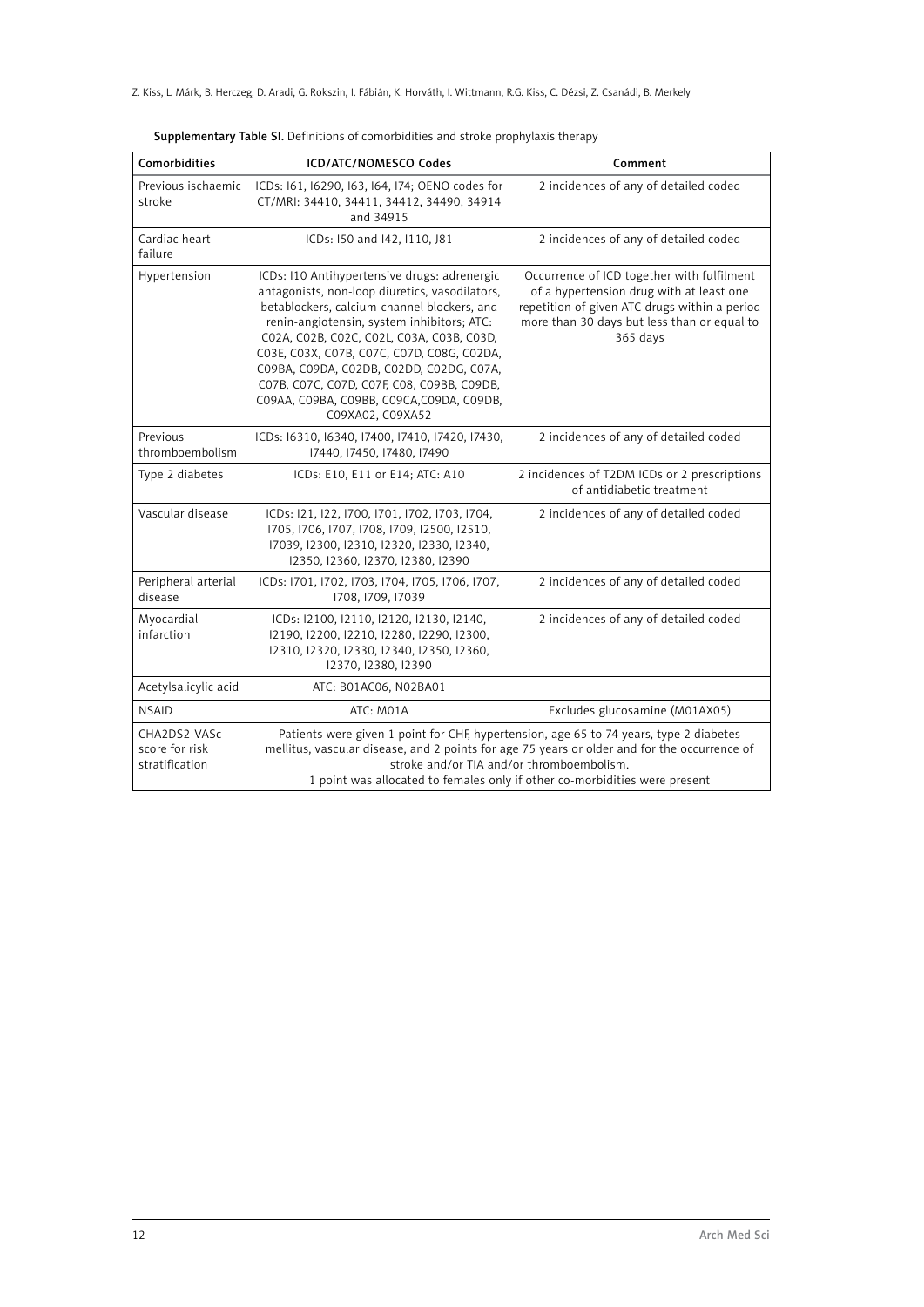| Patients                  |        | 2011  |              |             | 2012  |              |                                   | 2013  |              |         | 2014  |              |                     | 2015                                 |              |             | 2016  |              |        | Mean annual change                 |          |
|---------------------------|--------|-------|--------------|-------------|-------|--------------|-----------------------------------|-------|--------------|---------|-------|--------------|---------------------|--------------------------------------|--------------|-------------|-------|--------------|--------|------------------------------------|----------|
| with AF                   | Z      | ಸಿ    | rate per     | Z           | ಸಿ    | rate per     | z                                 | వి    | rate per     | z       | వి    | rate per     | z                   | ৡ                                    | rate per     | z           | ৡ     | rate per     |        | % (95% Cl), p-value                |          |
| diagnosis                 |        | of p  | 1.000<br>Y-d |             | of p  | 1.000<br>Y-d |                                   | of p  | 1.000<br>λ-d |         | of p  | 1.000<br>λ-d |                     | of p                                 | 1.000<br>λ-d |             | of p  | 1.000<br>λ-d |        |                                    |          |
| Female                    | 88,848 | 1.70  | 16.02        | 5<br>97,85! | 1.88  | I<br>17.64   | 04,689                            | 2.02  | 18.68        | 111,994 | 2.17  | 19.74        | 118,293             | 2.30                                 | 20.63        | Б<br>123,25 | 2.40  | 21.34        | 5.69%  | $(4,04\%; 7,54\%)$                 | 0.0001   |
| Males                     | 80,525 | 1.70  | 23.59        | 89,246      | 1.89  | 26.10        | 5,822<br>Ō                        | 2.03  | 27.67        | 103,420 | 2.20  | 29.39        | 109,985             | 2.34                                 | 30.89        | 116,448     | 2.49  | 32.35        | 6.26%  | $(4,94\%; 7,81\%)$                 | 0.0001   |
| age-groups:<br>Females by |        |       |              |             |       |              |                                   |       |              |         |       |              |                     |                                      |              |             |       |              |        |                                    |          |
| $0 - 39$                  | 442    | 0.02  | 0.18         | 541         | 0.02  | 0.23         | 621                               | 0.03  | ∼<br>0.27    | 681     | 0.03  | 0.30         | 5<br>$\overline{2}$ | 0.03                                 | 0.32         | 792         | 0.04  | 0.36         |        | 13.31% (9,68%; 19,54%) < 0.0001    |          |
| 40-49                     | 993    | 0.15  | 1.53         | 1,176       | 0.18  | 1.76         | ,322                              | 0.19  | 1.95         | 1,458   | 0.21  | 2.09         | 1,581               | 0.22                                 | 2.18         | 1,725       | 0.23  | 2.30         | 8.07%  | $(5,1\%;12,32\%)$                  | 0.0001   |
| $50 - 59$                 | 5,229  | 0.70  | 7.00         | 5,786       | 0.78  | 7.79         | 6,027                             | 0.84  | 8.36         | 6,145   | 0.89  | 8.89         | 6,084               | 0.92                                 | 9.20         | 5,833       | 0.91  | 9.15         | 5.49%  | $(1,81\%, 8,91\%)$                 | 0.0107   |
| 60-69                     | 16,704 | 2.58  | 25.85        | 18,238      | 2.74  | 27.39        | 9,285<br>$\overline{ }$           | 2.85  | 28.47        | 20,493  | 2.95  | 29.48        | 21,316              | 2.98                                 | 29.78        | 22,294      | 3.03  | 30.35        | 3.13%  | $(1,54\%, 4,74\%)$                 | 0.0001   |
| $70 - 79$                 | 34,147 | 7.15  | 71.54        | 37,003      | 7.73  | 77.27        | 9,199<br>$\sim$                   | 8.11  | 81.09        | 41,769  | 8.52  | 85.24        | 44,189              | 8.92                                 | 89.24        | 46,094      | 9.28  | 92.82        | 5.20%  | $(4,4\%; 6,15\%)$                  | 0.0001   |
| 80-89                     | 28,281 | 11.25 | 112.46       | 31,304      | 12.56 | 125.56       | 3,727<br>S                        | 13.44 | 134.43       | 36,145  | 14.30 | 142.95       | 38,541              | Q<br>5.1<br>$\overline{\phantom{0}}$ | 151.85       | 40,030      | 15.74 | 157.37       | 6.75%  | $(5, 12\%, 8, 83\%)$               | 0.0001   |
| $\geq 90$                 | 3,052  | 8.65  | 86.46        | 3,807       | 11.06 | 110.55       | 4,508                             | 12.03 | 120.32       | 5,303   | 13.32 | 133.24       | 5,857               | 14.00                                | 140.04       | 6,487       | 14.72 | 147.23       |        | $10.06\%$ (5,12%; 15,55%) < 0.0001 |          |
| age-groups:<br>Males by   |        |       |              |             |       |              |                                   |       |              |         |       |              |                     |                                      |              |             |       |              |        |                                    |          |
| $0 - 39$                  | 999    | 0.04  | 0.39         | 1,177       | 0.05  | 0.48         | ,333                              | 0.05  | 0.55         | 1,458   | 0.06  | 0.61         | 1,538               | 0.07                                 | 0.65         | 1,585       | 0.07  | 0.68         | 6.26%  | $(6,24\%; 16,95\%)$                | 0.0001   |
| 40-49                     | 2,356  | 0.36  | 3.63         | 2,656       | 0.40  | 3.98         | 2,935                             | 0.43  | 4.30         | 3,148   | 0.45  | 4.48         | 3,439               | 0.47                                 | 4.70         | 3,788       | 0.50  | 4.99         | 11.08% | $(4,56\%; 8,73\%)$                 | 0.0001   |
| 50-59                     | 10,791 | 1.64  | 16.35        | 11,689      | 1.75  | 17.48        | 2,249                             | 1.88  | 18.82        | 12,634  | 2.01  | 20.12        | 12,537              | 2.07                                 | 20.74        | 12,349      | 2.10  | 21.01        | 6.21%  | $(2,31\%, 7,35\%)$                 | 0.0001   |
| 60-69                     | 22,409 | 4.54  | 45.43        | 24,930      | 4.80  | 47.97        | 6,707<br>$\sim$                   | 5.03  | 50.34        | 29,061  | 5.31  | 53.14        | 30,951              | 5.47                                 | 54.71        | 33,595      | 5.78  | 57.78        | 5.33%  | $(4,07\%; 5,33\%)$                 | 0.0001   |
| $70 - 79$                 | 27,352 | 9.90  | 99.03        | 29,850      | 10.58 | 105.85       | 1,892<br>$\sim$                   | 11.08 | 110.83       | 34,482  | 11.69 | 116.93       | 37,104              | 12.33                                | 123.32       | 39,360      | 12.91 | 129.07       | 4.82%  | $(5,04\%; 5,64\%)$                 | 0.0001   |
| 80-89                     | 15,349 | 14.01 | 140.09       | 17,323      | 16.22 | 162.16       | 8,811<br>$\overline{\phantom{0}}$ | 17.37 | 173.74       | 20,516  | 18.70 | 186.98       | 22,058              | 19.94                                | 199.44       | 23,167      | 20.92 | 209.18       | 5.38%  | $(5,9\%; 10,38\%)$                 | (0.0001) |
| $\geq 90$                 | 1,269  | 9.46  | 94.59        | 1,621       | 14.32 | 143.24       | ,895                              | 15.57 | 155.72       | 2,121   | 16.51 | 165.10       | 2,358               | 17.63                                | 176.25       | 2,604       | 18.69 | 186.87       | 7.88%  | $(6,31\%; 22,16\%) < 0.0001$       |          |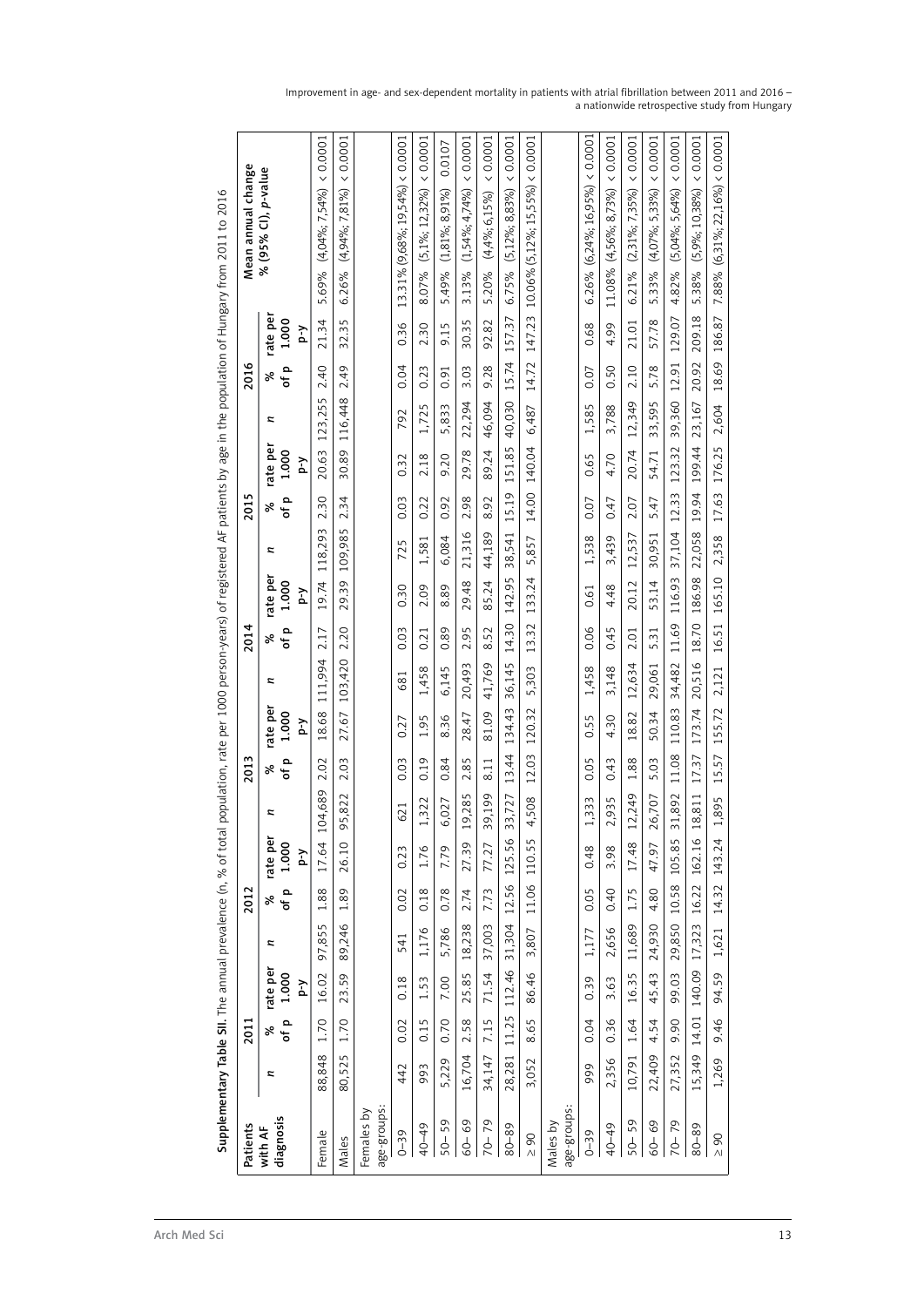| AF patients<br>Number of  |           | 2011                |                 |            | 2012                |                 |                 | 2013               |                 |        | 2014    |                                  |                 | 2015        |                            |               | 2016        |                            |           | Mean annual change<br>% (95% CI), p-value |                       |
|---------------------------|-----------|---------------------|-----------------|------------|---------------------|-----------------|-----------------|--------------------|-----------------|--------|---------|----------------------------------|-----------------|-------------|----------------------------|---------------|-------------|----------------------------|-----------|-------------------------------------------|-----------------------|
| died                      | z         | of AF p 1.000<br>ಸಿ | rate per<br>Υ-d | Z          | of AF p 1.000<br>ಸಿ | rate per<br>ζ-d | Z               | of AF p 1.000<br>ৡ | rate per<br>ζ-d | z      | ৯       | rate per<br>of AF p 1.000<br>Υ-d | z               | of AF<br>వి | rate per<br>p 1.000<br>λ-d | z             | of AF<br>వి | rate per<br>p 1.000<br>λ-d |           |                                           |                       |
| Female                    | 13,257    | 14.92               | 46.79           | 14,208     | 14.52               | 44.86           | $\sim$<br>14,67 | 14.01              | 38.49           | 15,236 | 13.60   | 41.58                            | 16,324          | 13.80       | 39.19                      | 15,567        | 12.63       | 38.27                      |           | $-3.89\%$ $(-8.78\%; -0.19\%)$            | 0.038                 |
| Males                     | 10,865    | 13.49               | 56.27           | 11,721     | 13.13               | 55.83           | 12,00           | 12.52              | 53.07           | 12,763 | 12.34   | 49.32                            | 13,414          | 12.20       | 48.84                      | 13,624        | 11.70       | 46.82                      | $-3.82%$  | $(-6,23\%; -2,21\%)$                      | 0.009                 |
| age-groups:<br>Females by |           |                     |                 |            |                     |                 |                 |                    |                 |        |         |                                  |                 |             |                            |               |             |                            |           |                                           |                       |
| $0 - 39$                  | $\leq 10$ | 1.36                | 13.57           | $\zeta$ 10 | 1.29                | 12.94           | < 10            | 0.32               | 3.22            | < 10   | 1.32    | 13.22                            | $\leq 10$       | 0.83        | 8.28                       | $\leq 10$     | 1.01        | 10.10                      |           | $-3.42\%$ $(-17,49\%; 25,63\%)$           | 0.520                 |
| 40-49                     | 27        | 2.72                | 27.19           | 50         | 2.55                | 25.51           | $\overline{31}$ | 2.34               | 23.45           | 27     | 1.85    | 52<br>18.                        | 26              | 1.64        | 16.45                      | 44            | 2.55        | 25.51                      | $-5.02%$  | $(-16,53\%; 13,31\%)$                     | 0.177                 |
| $50 - 59$                 | 215       | 4.11                | 41.12           | 229        | 3.96                | 39.58           | 233             | 3.87               | 38.66           | 249    | 4.05    | 40.52                            | 241             | 3.96        | 39.61                      | 214           | 3.67        | 36.69                      | $-1.25%$  | $(-4,49\%; 1,92\%)$                       | 0.255                 |
| 60-69                     | 988       | 5.91                | 59.15           | 1,053      | 5.77                | 57.74           | 1,083           | 5.62               | 56.16           | 1,086  | 5.30    | 52.99                            | 1,209           | 5.67        | 56.72                      | 1,108         | 4.97        | 49.70                      | $-2.58%$  | $(-4,46\%; -0,22\%)$                      | 0.037                 |
| 70-79                     | 3,771     | 11.04               | 110.43          | 3,836      | 10.37               | 103.67          | 3,836           | 9.79               | 97.86           | 3,994  | 9.56    | 95.62                            | 4,133           | 9.35        | 93.53                      | Б<br>3,92     | 8.52        | 85.15                      | $-4.46%$  | $(-5,64\%; -2,07\%)$                      | (0.001)               |
| 80-89                     | 6,830     | 24.15               | 241.50          | 7,329      | 23.41               | 234.12          | 7,590           | 22.50              | 225.04          | 7,709  | 21.33   | 213.28                           | 8,322           | 21.59       | 215.93                     | 7,762         | 19.39       | 193.90                     | $-3.88%$  | $(-4, 71\%; -2, 65\%)$                    | 0.009                 |
| $\geq 90$                 | 1,420     | 46.53               | 465.27          | 1,724      | 45.29               | 452.85          | 1,897           | 42.08              | 420.81          | 2,162  | 40.77   | 407.69                           | 2,387           | 40.75       | 407.55                     | 2,506         | 38.63       | 386.31                     | $-3.58%$  | $(-5, 19\%; -1, 84\%)$                    | (0.001)               |
| age-groups<br>Males by    |           |                     |                 |            |                     |                 |                 |                    |                 |        |         |                                  |                 |             |                            |               |             |                            |           |                                           |                       |
| $0 - 39$                  | 14        | 1.40                | 14.01           | 20         | 1.70                | 16.99           | $\overline{21}$ | 1.58               | 5<br>15.7       | 14     | 96<br>ö | 9.60                             | $\overline{17}$ | 1.11        | 11.05                      | $\infty$<br>1 | 1.14        | 11.36                      | $-8.44%$  | $(-23, 12\%; 5, 65\%)$                    | 0.130                 |
| 40-49                     | 82        | 3.48                | 34.80           | 85         | 3.20                | 32.00           | 93              | 3.17               | 31.69           | 92     | 2.92    | 29.22                            | 96              | 2.79        | 27.92                      | 86            | 2.27        | 22.70                      | $-6.99%$  | $(-9,9\%; -3,86\%)$                       | 0.010                 |
| 50-59                     | 640       | 5.93                | 59.31           | 679        | 5.81                | 58.09           | 682             | 57<br>j.           | 55.68           | 711    | 5.63    | 56.28                            | 684             | 5.46        | 54.56                      | 654           | 5.30        | 52.96                      | $-1.95%$  | $(-2, 72\%; -1, 05\%)$                    | (0.001)               |
| 60-69                     | 1,918     | 8.56                | 85.59           | 2,069      | 8.30                | 82.99           | 2,140           | 8.01               | 80.13           | 2,322  | 7.99    | 79.90                            | 2,313           | 7.47        | 74.73                      | 2,533         | 7.54        | 75.40                      | $-2.78%$  | $(-3,67\%; -2,16\%)$                      | 0.009                 |
| 70-79                     | 3,804     | 13.91               | 139.08          | 4,013      | 13.44               | 134.44          | 3,936           | 12.34              | 123.42          | 4,182  | 12.13   | 121.28                           | 4,488           | 12.10       | 120.96                     | 4,406         | 11.19       | 111.94                     | $-3.92%$  | $(-5,64\%; -0.96\%)$                      | 0.001<br>$\checkmark$ |
| 80-89                     | 3,846     | 25.06               | 250.57          | 4,165      | 24.04               | 240.43          | 4,340           | 23.07              | 230.72          | 4,573  | 22.29   | 222.90                           | 4,850           | 21.99       | 219.87                     | 4,896         | 21.13       | 211.34                     | $-3.28%$  | $(-4,02\%; -2,47\%)$                      | (0.001)               |
| $\geq 90$                 | 561       | 44.21               | 442.08          | 690        | 42.57               | 425.66          | 789             | 41.64              | 416.36          | 869    | 40.97   | 409.71                           | 966             | 40.97       | 409.67                     | 1,031         | 39.59       | 395.93                     | $-1.91\%$ | $(-2,88\%; -0,85\%)$                      | 0.009                 |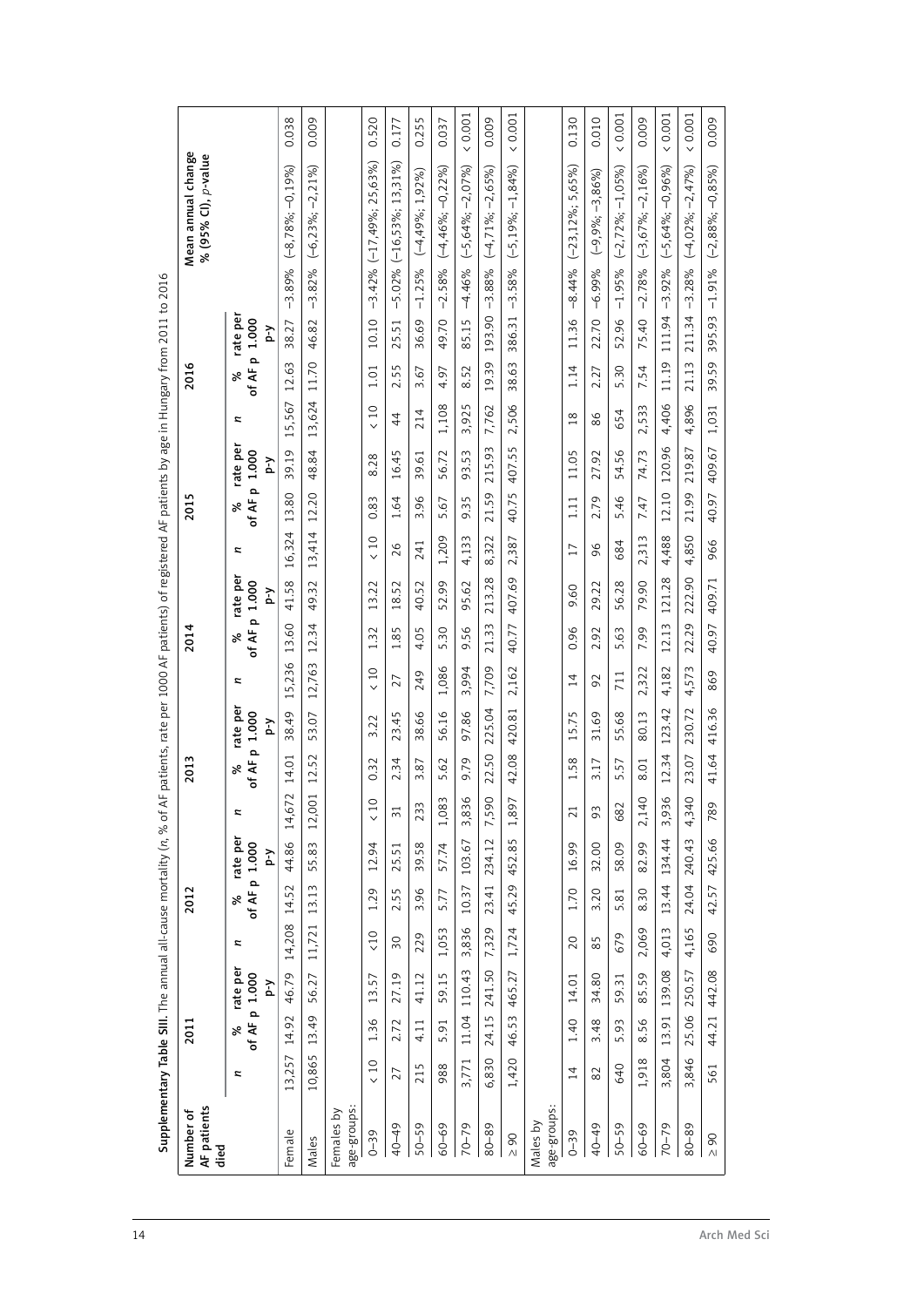$\overline{\phantom{a}}$ 

 $\overline{\phantom{a}}$ 

 $\overline{\phantom{0}}$ 

 $\overline{\phantom{a}}$ 

 $\overline{\phantom{a}}$ ┑

| Gender                   |          |           |               |           | 2011             |           |           |               |              |          |           |        |           | 2016   |           |        |               |
|--------------------------|----------|-----------|---------------|-----------|------------------|-----------|-----------|---------------|--------------|----------|-----------|--------|-----------|--------|-----------|--------|---------------|
|                          | $0 - 29$ | $30 - 39$ | $40 - 49$     | $50 - 59$ | 60-69            | $70 - 79$ | $80 - 89$ | 8<br>$\wedge$ | <b>Total</b> | $0 - 29$ | $30 - 39$ | 40-49  | $50 - 59$ | 60-69  | $70 - 79$ | 80-89  | 8<br>$\wedge$ |
| Male:                    |          |           |               |           |                  |           |           |               |              |          |           |        |           |        |           |        |               |
| Myocardial<br>infarction | 0.00%    | 1.39%     | 4.20%         | 4.34%     | 4.70%            | 5.18%     | 5.24%     | 5.44%         | 4.87%        | 0.00%    | 2.75%     | 5.70%  | 7.97%     | 8.23%  | 8.43%     | 8.14%  | 7.68%         |
| Chronic heart<br>failure | 8.21%    | 15.66%    | 28.82%        | 32.33%    | 10.75%<br>m      | 34.50%    | 37.19%    | 37.59%        | 33.31%       | 9.87%    | 11.83%    | 22.68% | 32.76%    | 31.67% | 33.60%    | 38.12% | 42.13%        |
| Hypertension             | 37.20%   | 58.21%    | 78.06%        | 88.53%    | 92.56%<br>Ō      | 93.85%    | 92.48%    | 88.73%        | 91.48%       | 52.21%   | 64.75%    | 79.57% | 91.63%    | 95.76% | 97.31%    | 97.57% | 96.16%        |
| Prior stroke             | 0.00%    | 3.03%     | 6.96%         | 11.15%    | 4.81%            | 20.20%    | 21.84%    | 20.09%        | 17.20%       | 2.60%    | 5.42%     | 8.53%  | 14.38%    | 19.47% | 25.31%    | 29.37% | 28.00%        |
| T <sub>2</sub> DM        | 0.00%    | 3.41%     | 12.22%        | 20.78%    | 24.40%           | 23.16%    | 16.92%    | 11.11%        | 21.24%       | 0.00%    | 3.33%     | 10.77% | 23.26%    | 29.01% | 28.57%    | 22.81% | 13.63%        |
| Thromboembolism          | 12.08%   | 9.09%     | 7.60%         | 6.44%     | 6.07%            | 6.18%     | 5.94%     | 5.75%         | 6.22%        | 15.58%   | 15.75%    | 13.41% | 10.52%    | 9.11%  | 8.63%     | 8.62%  | 7.30%         |
| Female:                  |          |           |               |           |                  |           |           |               |              |          |           |        |           |        |           |        |               |
| Myocardial<br>infarction | 0.00%    | 0.00%     | 2.62%         | 2.77%     | 3.41%            | 3.71%     | 4.56%     | 4.23%         | 3.86%        | 0.00%    | 2.40%     | 3.30%  | 4.83%     | 4.96%  | 5.75%     | 6.33%  | 6.35%         |
| Chronic heart<br>failure | 0.00%    | 9.36%     | 14.90% 20.83% |           | 5.21%<br>$\sim$  | 32.57%    | 38.03%    | 41.25%        | 32.22%       | 11.00%   | 8.58%     | 12.75% | 19.82%    | 23.67% | 31.08%    | 39.17% | 43.13%        |
| Hypertension             | 34.00%   | 47.08%    | 70.69%        | 87.78%    | 13.94%<br>Ō      | 96.10%    | 94.98%    | 91.68%        | 94.15%       | 41.63%   | 56.95%    | 74.49% | 91.36%    | 96.21% | 98.44%    | 98.53% | 97.55%        |
| Prior stroke             | 0.00%    | 6.14%     | 8.96%         | 11.44%    | 14.01%           | 18.47%    | 22.89%    | 23.66%        | 18.63%       | 7.18%    | 7.89%     | 10.78% | 15.79%    | 18.71% | 24.17%    | 29.01% | 28.36%        |
| T <sub>2</sub> DM        | 0.00%    | 4.39%     | 11.08%        | 18.45%    | 13.22%<br>$\sim$ | 23.88%    | 17.73%    | 10.71%        | 20.78%       | 0.00%    | 3.60%     | 9.33%  | 18.53%    | 25.26% | 27.61%    | 23.13% | 14.91%        |
| Thromboembolism          | 28.00%   | 22.81%    | 16.01%        | 8.38%     | 6.30%            | 5.84%     | 6.11%     | 6.88%         | 6.40%        | 37.32%   | 33.10%    | 25.45% | 15.19%    | 10.29% | 8.22%     | 8.21%  | 7.72%         |

 $\mathbf{r}$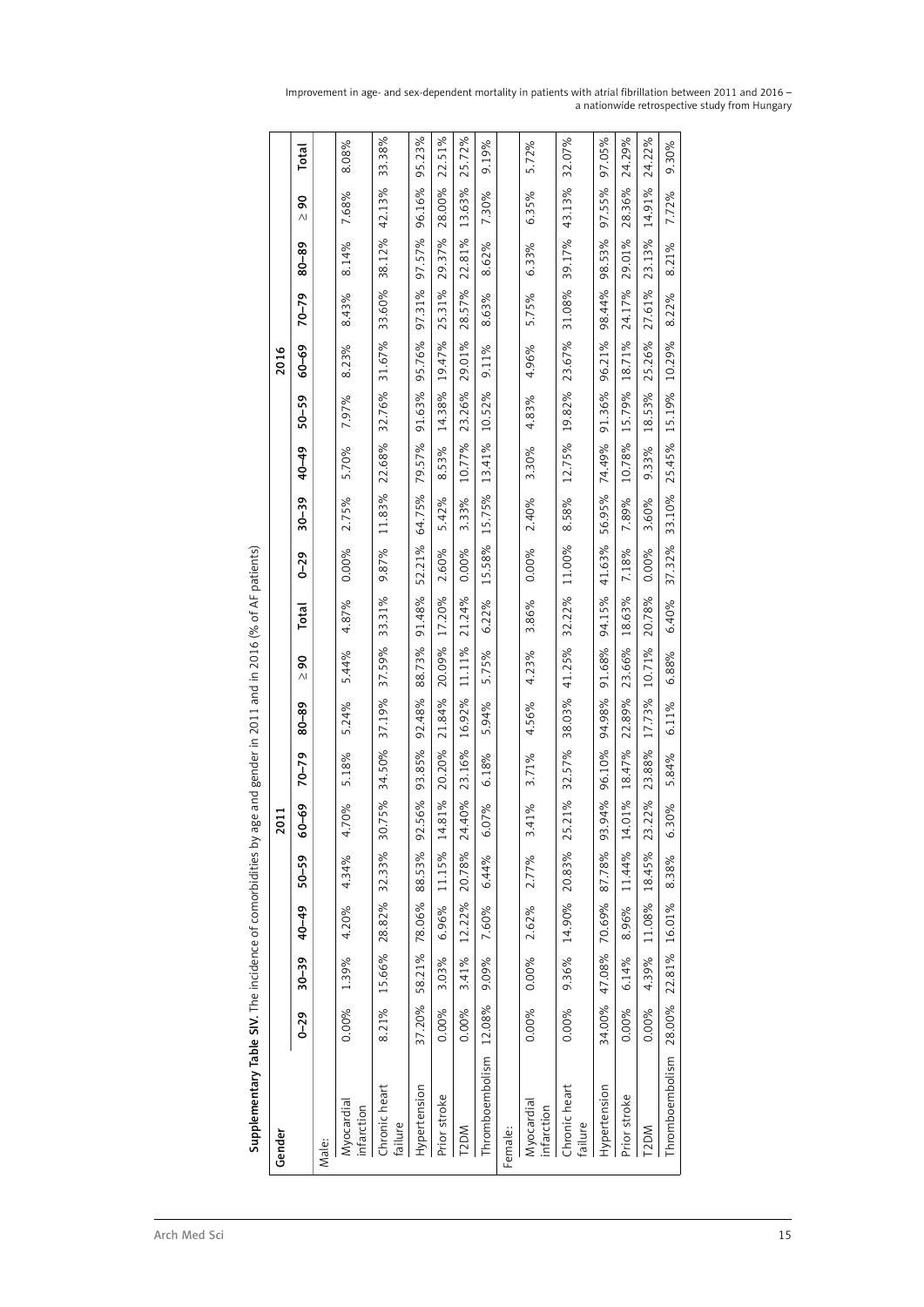| Parameter                  |          |                      |        |           | 2011                  |           |        |         |              |          |           |        |           | 2016   |           |        |                                        |              |
|----------------------------|----------|----------------------|--------|-----------|-----------------------|-----------|--------|---------|--------------|----------|-----------|--------|-----------|--------|-----------|--------|----------------------------------------|--------------|
|                            | $0 - 29$ | $30 - 39$            | 40-49  | $50 - 59$ | <u>နို</u><br>ငွ      | $70 - 79$ | 80-89  | g<br>ΛΙ | <b>Total</b> | $0 - 29$ | $30 - 39$ | 40-49  | $50 - 59$ | 60-69  | $70 - 79$ | 80-89  | $\mathsf{S}^{\mathsf{O}}$<br>$\Lambda$ | <b>Total</b> |
| Male:                      |          |                      |        |           |                       |           |        |         |              |          |           |        |           |        |           |        |                                        |              |
| Not appropriate<br>therapy |          | 36.23% 23.95% 10.48% |        | 6.51%     | 5.06%                 | 5.08%     | 8.07%  | 15.68%  | 6.46%        | 37.40%   | 30.29%    | 15.05% | 6.88%     | 4.76%  | 3.71%     | 4.42%  | 9.56%                                  | 5.39%        |
| NOAC treatment             | 0.00%    | 0.00%                | 0.00%  | 0.00%     | 0.06%                 | 0.00%     | 0.00%  | 0.00%   | 0.04%        | 10.65%   | 9.71%     | 11.85% | 12.26%    | 16.16% | 17.10%    | 16.49% | 13.79%                                 | 15.87%       |
| VKA therapy                | 49.28%   | 56.27%               | 73.43% | 79.78%    | .88%<br>$\frac{2}{8}$ | 83.83%    | 75.47% | 56.74%  | 80.56%       | 40.78%   | 45.52%    | 59.27% | 68.81%    | 69.60% | 70.50%    | 67.37% | 56.37%                                 | 68.37%       |
| Only ASA therapy           | 14.49%   | 19.77%               | 16.09% | 13.71%    | 00%<br>$\frac{1}{1}$  | 11.09%    | 16.46% | 27.58%  | 12.95%       | 11.17%   | 14.48%    | 13.83% | 12.05%    | 9.48%  | 8.68%     | 11.72% | 20.28%                                 | 10.37%       |
| Female:                    |          |                      |        |           |                       |           |        |         |              |          |           |        |           |        |           |        |                                        |              |
| Not appropriate<br>therapy | 37.00%   | 21.18%               | 12.88% | 7.75%     | 5.48%                 | 5.21%     | 9.10%  | 18.94%  | 7.30%        | 29.61%   | 24.70%    | 15.88% | 9.10%     | 5.05%  | 3.83%     | 5.47%  | 11.78%                                 | 5.58%        |
| NOAC treatment             | 0.00%    | 0.00%                | 0.00%  | 0.00%     | 0.00%                 | 0.00%     | 0.00%  | 0.00%   | 0.02%        | 14.08%   | 13.99%    | 11.54% | 11.93%    | 16.55% | 18.27%    | 16.60% | 11.44%                                 | 16.64%       |
| VKA therapy                | 63.00%   | 65.88%               | 68.46% | 74.81%    | 82.00%                | 83.04%    | 72.62% | 49.80%  | 77.62%       | 56.31%   | 53.54%    | 59.42% | 64.70%    | 67.08% | 68.55%    | 64.82% | 53.08%                                 | 65.83%       |
| Only ASA therapy           | 0.00%    | 12.94%               | 18.66% | 17.44%    | 52%<br>12.            | 11.75%    | 18.28% | 31.26%  | 15.06%       | 0.00%    | 7.77%     | 13.16% | 14.26%    | 11.32% | 9.34%     | 13.11% | 23.71%                                 | 11.95%       |